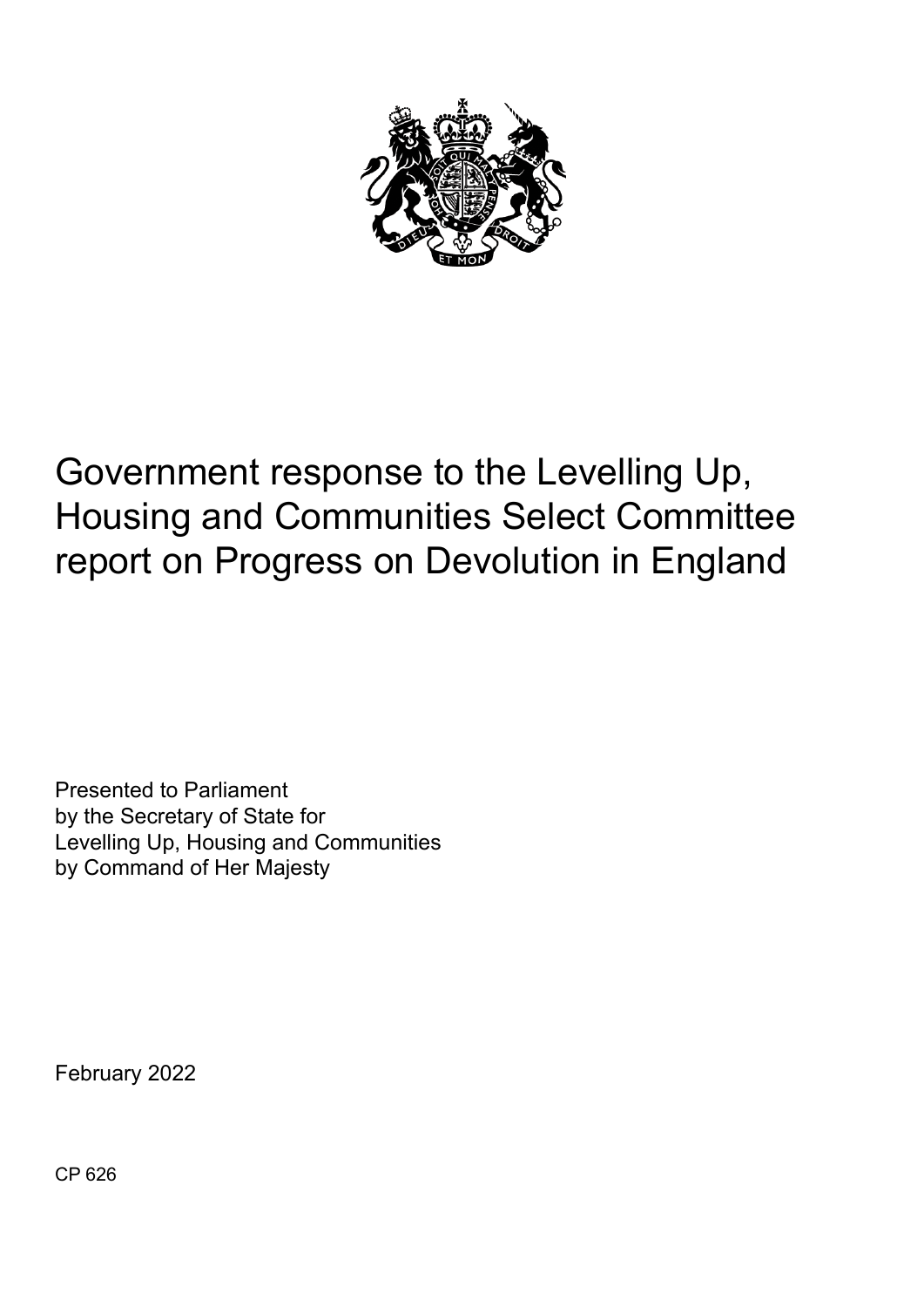

© Crown copyright 2022

This publication is licensed under the terms of the Open Government Licence v3.0 except where otherwise stated. To view this licence, visit nationalarchives.gov.uk/doc/open-government-licence/ version/3

Where we have identified any third party copyright information you will need to obtain permission from the copyright holders concerned.

This publication is available at [www.gov.uk/official-documents](http://www.gov.uk/official-documents).

Any enquiries regarding this publication should be sent to us at

Department for Levelling Up, Housing and Communities Fry Building, 2 Marsham Street London SW1P 4DF Tel: 0303 444 0000

ISBN 978-1-5286-3207-2 E02723348 2/22

Printed on paper containing 75% recycled fibre content minimum

Printed in the UK by HH Associates Ltd. on behalf of the Controller of Her Majesty's Stationery Office.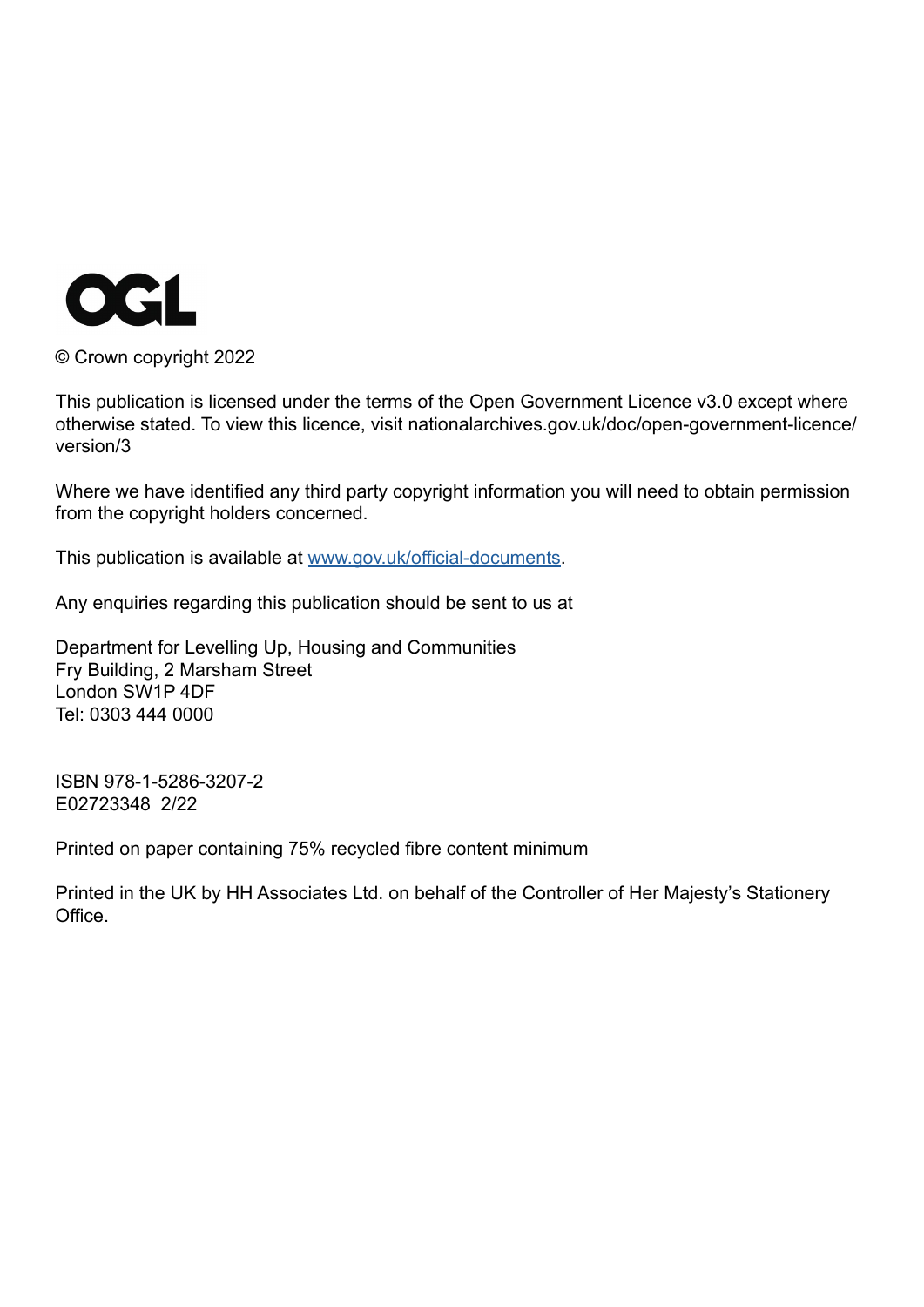# **Contents**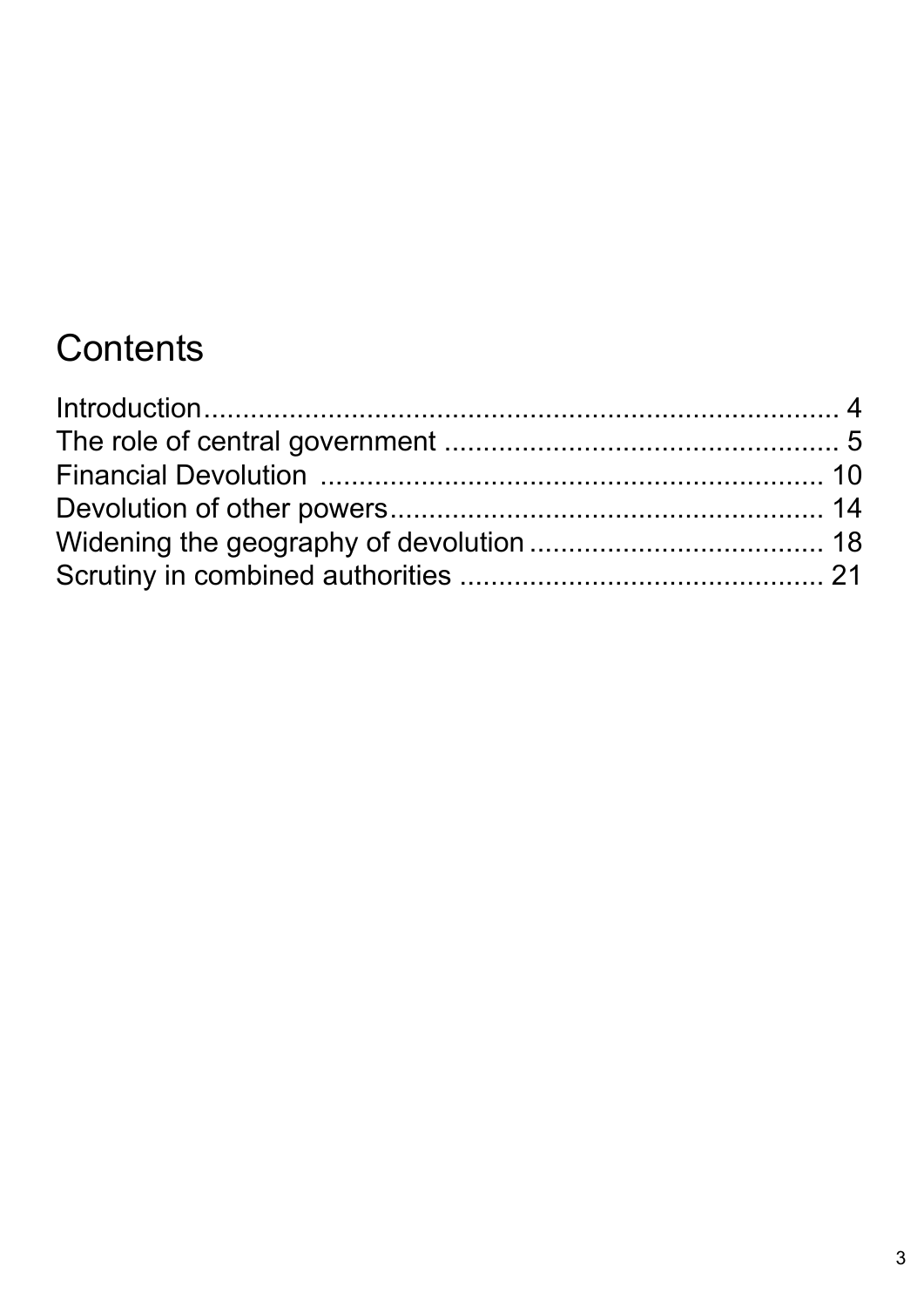# <span id="page-3-0"></span>**Introduction**

The Government welcomes the Housing, Communities and Local Government Committee's, now known as the Levelling Up, Housing and Communities Committee's report that was published on 1 October 2021 following its inquiry into progress on devolution in England. We are grateful to the Committee and all those that provided evidence to it.

The structure of this paper corresponds to the recommendations in the committee's report. The text taken from the Select Committee report is highlighted in bold.

**Recommendation: There has been important progress with devolution in England since our predecessor committee's report in 2016. But further progress can and should be made over the course of this Parliament. The remainder of this report sets out our recommended next steps for extending devolution. (Paragraph 17)** 

#### **Government's response:**

Since the Committee's last report in 2016, some progress towards decentralisation has recently been made. Over 40% of the English population now live in areas with directly elected city region mayors, including 63% in the North of England.

Since the Select Committee's inquiry took place, the Government has published its Levelling Up White Paper on 2 February 2022. This sets out that Levelling Up requires:

- 1. Boosting productivity, pay and living standards by growing the private sector, especially in places where they are lagging;
- 2. Spreading opportunities and improving public services, especially in those places where they are weakest;
- 3. Restoring a sense of community, local pride and belonging, especially in those places where they are slipping; and
- 4. Empowering local leaders and communities, especially in those places lacking local agency.

Devolution is critical not just to empowering local leaders and communities but to delivering all of these activities. This Government has committed to devolution across England by setting itself a mission that, by 2030, every part of England that wants one will have a devolution deal, with powers at or approaching the highest level of devolution.

There is a need to extend, deepen and simplify devolution, building on recent success and empowering greater numbers of local leaders. For the general public, this will mean greater control and clearer accountability over who is responsible for what and more decisions that shape their area being taken closer to home.

Devolution will be extended by:

- Inviting Cornwall; Derby and Derbyshire; Devon, Plymouth and Torbay; Durham; Hull and East Yorkshire; Leicestershire; Norfolk; Nottingham and Nottinghamshire; and Suffolk to start formal negotiations to agree new county deals, with the aim of agreeing a number of these deals by Autumn 2022;
- Taking forward negotiations to agree a mayoral combined authority deal with York and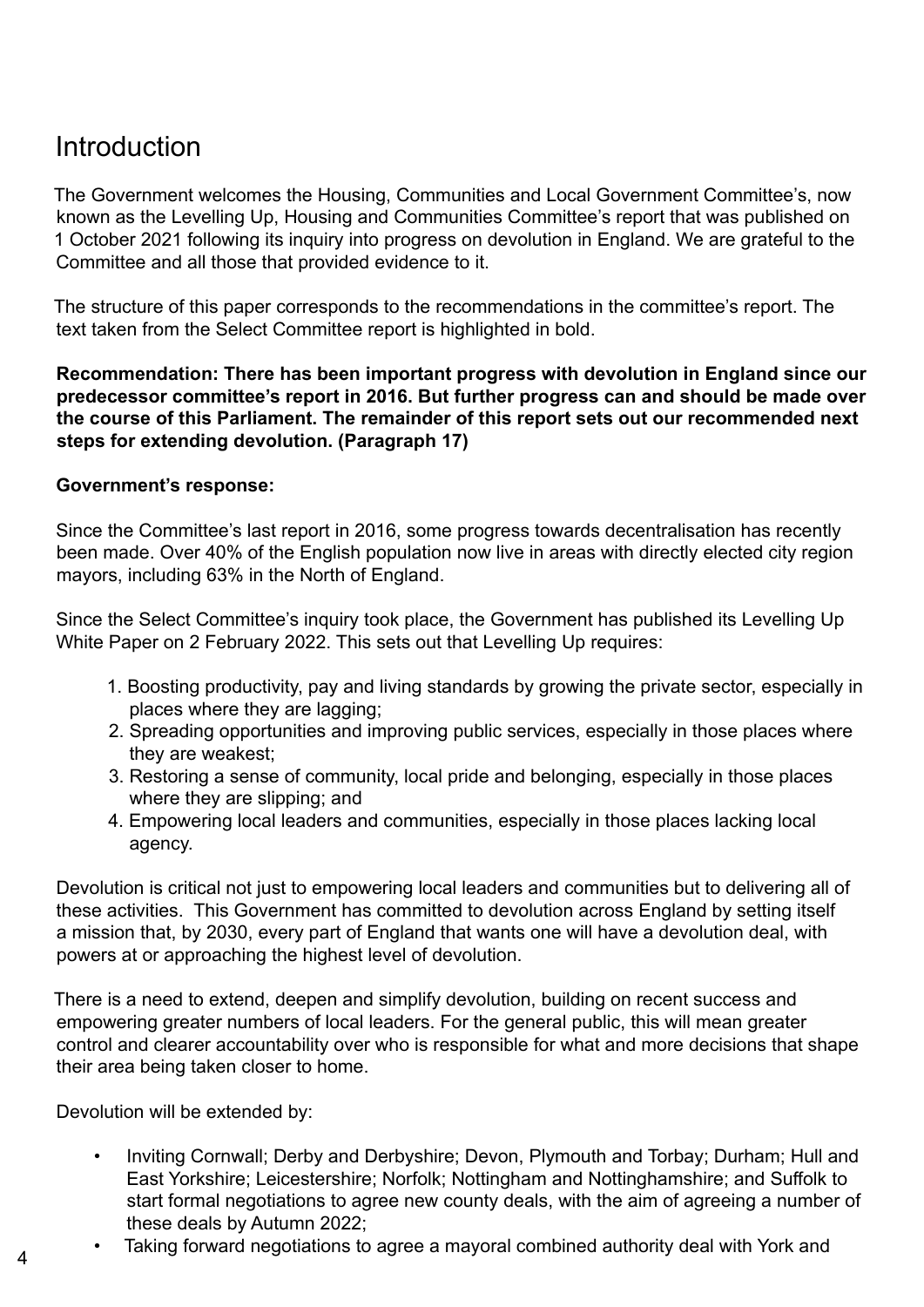<span id="page-4-0"></span>North Yorkshire and an expanded mayoral combined authority deal for the North East; and

• Encouraging other areas, particularly those with broadly similar circumstances to North Yorkshire and York, such as Cumbria, to take the opportunity to consider a mayoral combined authority devolution deal.

It will be deepened by:

- Opening negotiations for trailblazer deals with the West Midlands and Greater Manchester, which will act as the blueprint for other mayoral combined authorities to follow;
- Working with mayoral combined authorities, initially as part of the trailblazer deals, to explore options to streamline the funding landscape for mayoral combined authorities; and
- Inviting other mayoral combined authorities and the Greater London Authority to bid for sweeping further powers, through the new devolution framework.

It is being simplified by:

- Setting out the government's new devolution framework to provide greater clarity on the devolution offer across England;
- Establishing (subject to an appropriate legislative opportunity) a new form of combined authority model to be made up of upper tier local authorities only (e.g. a county council and its associated unitary councils), providing a single, accountable institution across a functional economic area or whole county geography; district councils can be non-constituent members and county councils will be expected to work closely with their district councils.

### The role of central government

**Recommendation: Devolution across the United Kingdom has been pursued for different purposes, and its scope, structure, and geography reflect this. There needs to be clarity on the most important purposes of English devolution. This can then guide discussions on the appropriate geography and institutions that are needed. The Government should clearly outline what it considers to be the purpose(s) of devolution and why those are the right ends for which devolution is the means. It should then consult widely with stakeholders and the public on its proposed purposes. Careful consideration should particularly be given to the purpose of combined authorities and the appropriate boundaries for them to have. (Paragraph 24)** 

#### **Government's response:**

While talent is spread equally across our country, opportunity is not. Levelling up is a mission to challenge, and change, that unfairness. Levelling up means giving everyone the opportunity to flourish. It means people everywhere living longer and more fulfilling lives, and benefitting from sustained rises in living standards and wellbeing. This requires us to end the geographical inequality which is such a striking feature of the UK.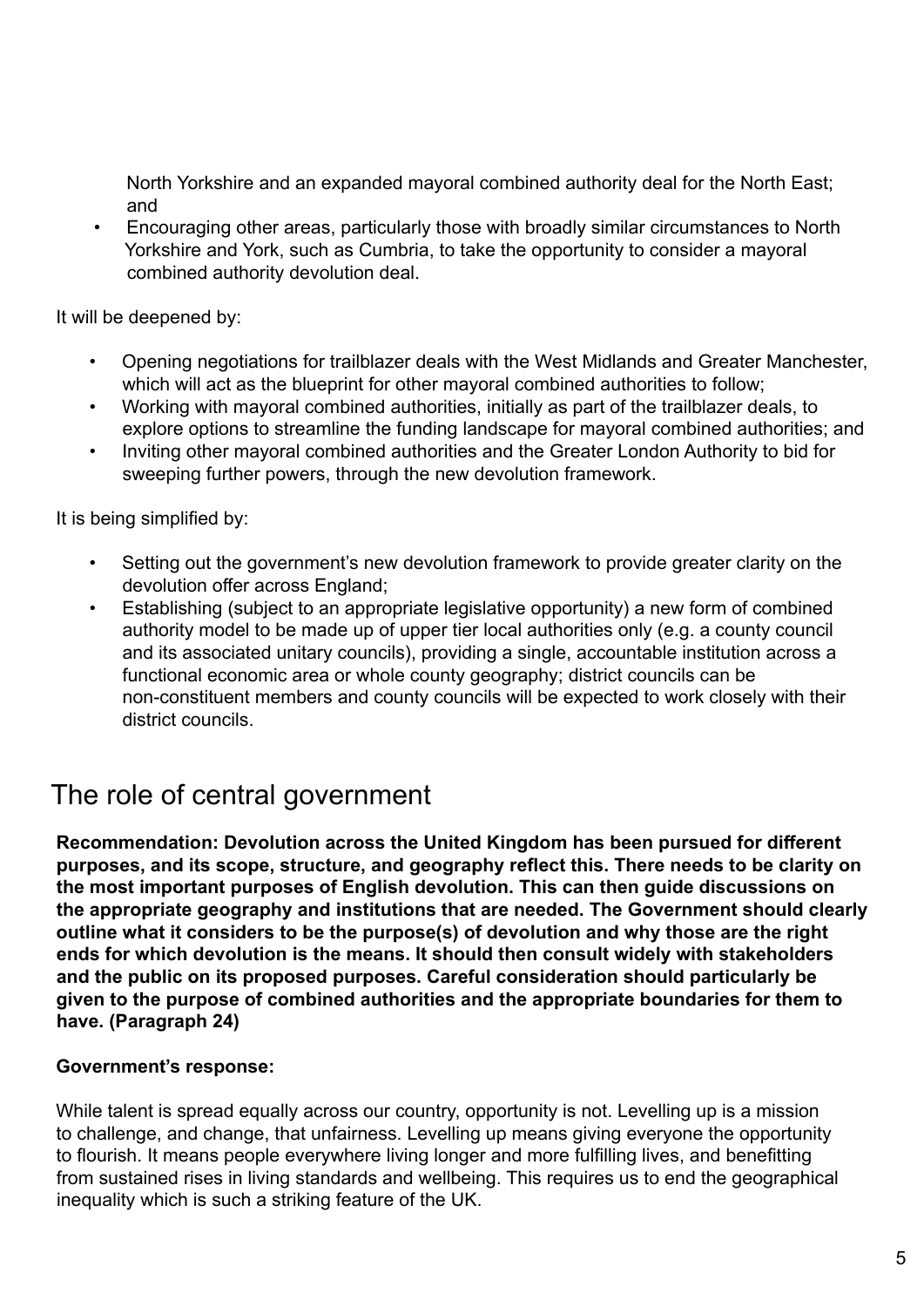Fundamentally, devolution is a means to an end. The government believes that strong and dynamic local leadership, that can understand how complex issues come together in a place, tailor policy to local priorities, attract investment and seize each area's opportunities, is critical to levelling up. Strengthening local leadership through devolution will give local politicians control of the levers they need to level up and deliver better outcomes and services for local residents.

The Levelling Up White Paper sets out a plan to extend, deepen and simplify devolution across England so that by 2030, every part of England that wants one will have a devolution deal. This will allow areas to build their institutional capital (for example, local leadership capacity and capability) and give local leaders the tools they need to build up the other capitals (physical, human, intangible, financial and social) that will help address regional inequalities and deliver levelling up. These deals will not all be with combined authorities but will also be with individual councils where they cover a whole county area.

The UK Government will embark on a process of sustained and systematic engagement and consultation with a wide range of stakeholders, including devolved administrations, on the White Paper. This engagement will be ongoing. The White Paper also committed to working with mayors and local leaders in the shaping of local growth strategy.

One of the four key principles of the new devolution framework set out in the White Paper is to deliver devolution across England at a sensible geography. It is important that new devolution deals are based on geographies that are locally recognisable in terms of identity, place and community as well as being sensible economic areas. On that basis, any future devolution deal should be agreed over a functional economic area or a whole county geography. To ensure decisions are taken over a strategic geography, for any tier of devolution, the council or group of councils seeking devolution must have a combined population of at least 500,000. The Government expects upper-tier local authorities with a population of less than 500,000 to collaborate with their neighbouring authorities to agree a sensible geography for a devolution deal.

**Recommendation: To embed devolution at the heart of central government the new Secretary of State for Levelling Up, Housing and Communities should be responsible for vigorously driving forward English devolution and this should be explicitly stated as one of his responsibilities. Our predecessor committee's recommendation of permitting local authorities to report on their interactions with different government departments in the annual report on devolution should be adopted to drive a culture of positive and proactive support across the whole of Whitehall for devolution. Furthermore, a council of all areas with devolution deals should be established and hold meetings at least twice a year with the Prime Minister. (Paragraph 35)** 

#### **Government's response:**

To put spatial considerations at the centre of the Government's decision making, a new Levelling Up Cabinet Committee has recently been established. This is tasked with embedding levelling up across central government policy design and delivery. The committee will also work directly with local leaders to improve the clarity, consistency and coordination of policy. The new Cabinet Committee is chaired by the Secretary of State for Levelling Up, Housing and Communities and among its four key missions is to drive forward the new framework for devolution, by empowering local leaders and communities and improving accountability mechanisms.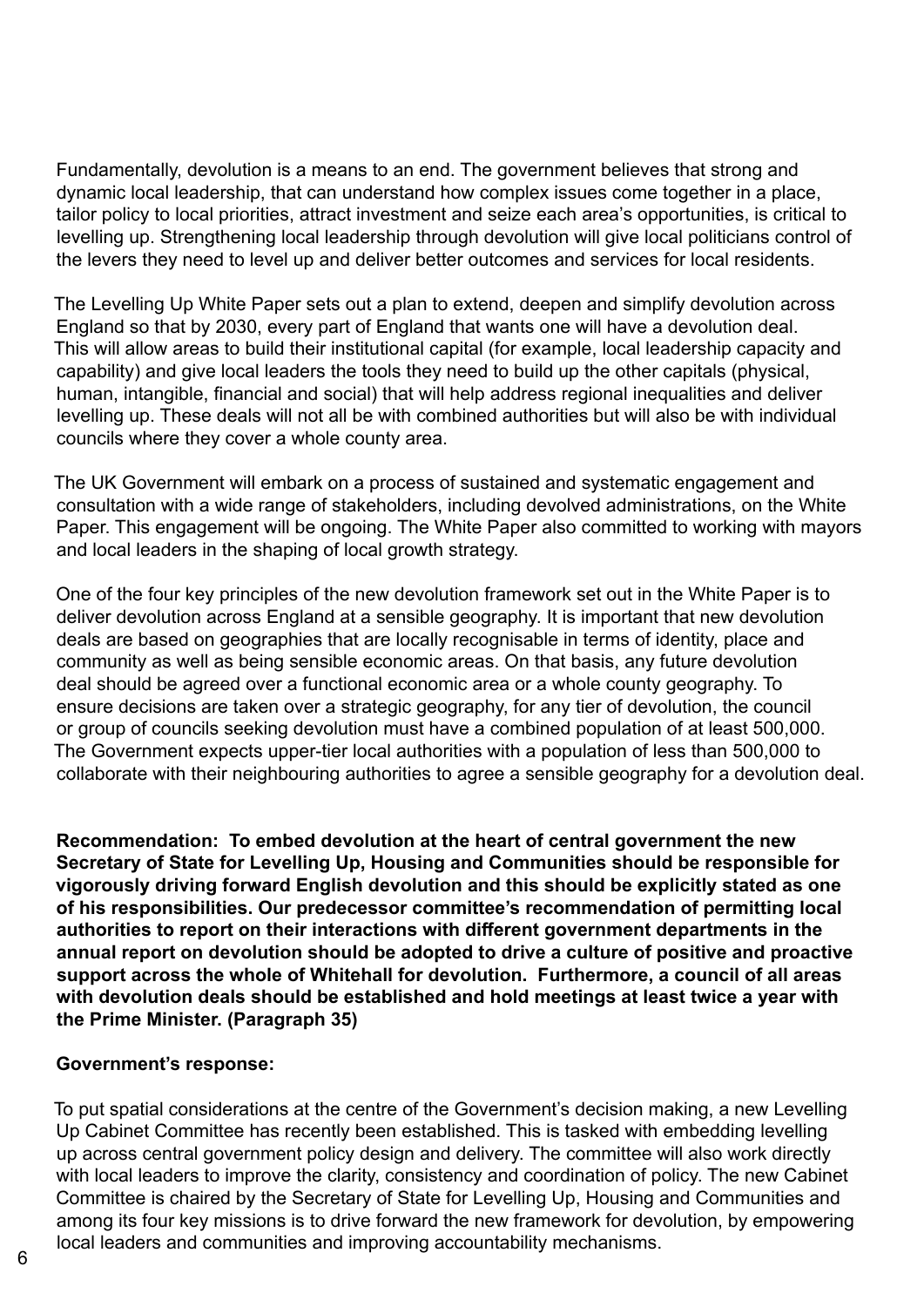Government believes that devolution should be made accessible to all, and not just areas that are large cities. Last year the Prime Minister set out the Government's intention to take a flexible approach to devolution, so that local leaders in our historic towns and counties are given the tools to make things happen for their communities. The Government has announced County Deals to ensure county areas are able to reap the benefits of devolution. They will offer the rest of England similar powers as metro mayors over things such as, transport, skills and economic support and allow communities to come together and feel pride for the place they live.

The Secretary of State has laid five annual reports on devolution dating back to 2016 before both Houses of Parliament under Section 1 of the Cities and Local Government Devolution Act 2016. The reports contain the significant financial resources provided to the mayoral combined authorities by different government department across Whitehall in each financial year. This financial support is paid to mayoral combined authorities to enable them to deliver for their residents, highlighting the Government's continued support for the metro mayors and devolution deal agreements.

The Government does not intend to ask all local areas to report on all their interactions with government departments, however, existing devolution deal areas are already part of the M10 group, which includes the Greater London Authority and the nine mayoral combined authorities. Both Mayors and their officers engage with government ministers and officials regularly.

**Recommendation: The lack of transparency and public engagement in the negotiation of devolution deals have not been addressed since our predecessor committee's 2016 report. Both have remained minimal. We reiterate our predecessor committee's recommendation that there should be greater efforts to engage the public before as well as after negotiations, through consultations, citizens assemblies and better publicity. To ensure that local councils use their limited resources on compiling proposals with a chance of being accepted, the Government should also publish the criteria it uses to assess and agree proposals. (Paragraph 41)**

#### **Government's response:**

The Government has committed to an extensive and comprehensive process of engagement and informal consultation across the whole of the UK on the proposals in this White Paper.

The Government has published a devolution framework, so that local partners are clear about the scope of our devolution offer, while retaining some flexibility to accommodate further bespoke devolution measures subject to a strong strategic case.

The Levelling Up White Paper sets out Government's offer of deeper and further devolution in exchange for commitments from local leaders to heightened scrutiny, transparency and accountability. High-profile, directly elected leaders (such as a mayor) provide a single point of accountability to local citizens, which is why the most comprehensive devolution package will only be available to areas with a directly elected mayor. In addition, Government will establish a new body focused on data, transparency and robust evidence to enhance the Government's understanding of place-based leadership, quality of local service delivery and organisational efficacy. By building a shared dataset that is universally accessible, quality assured, and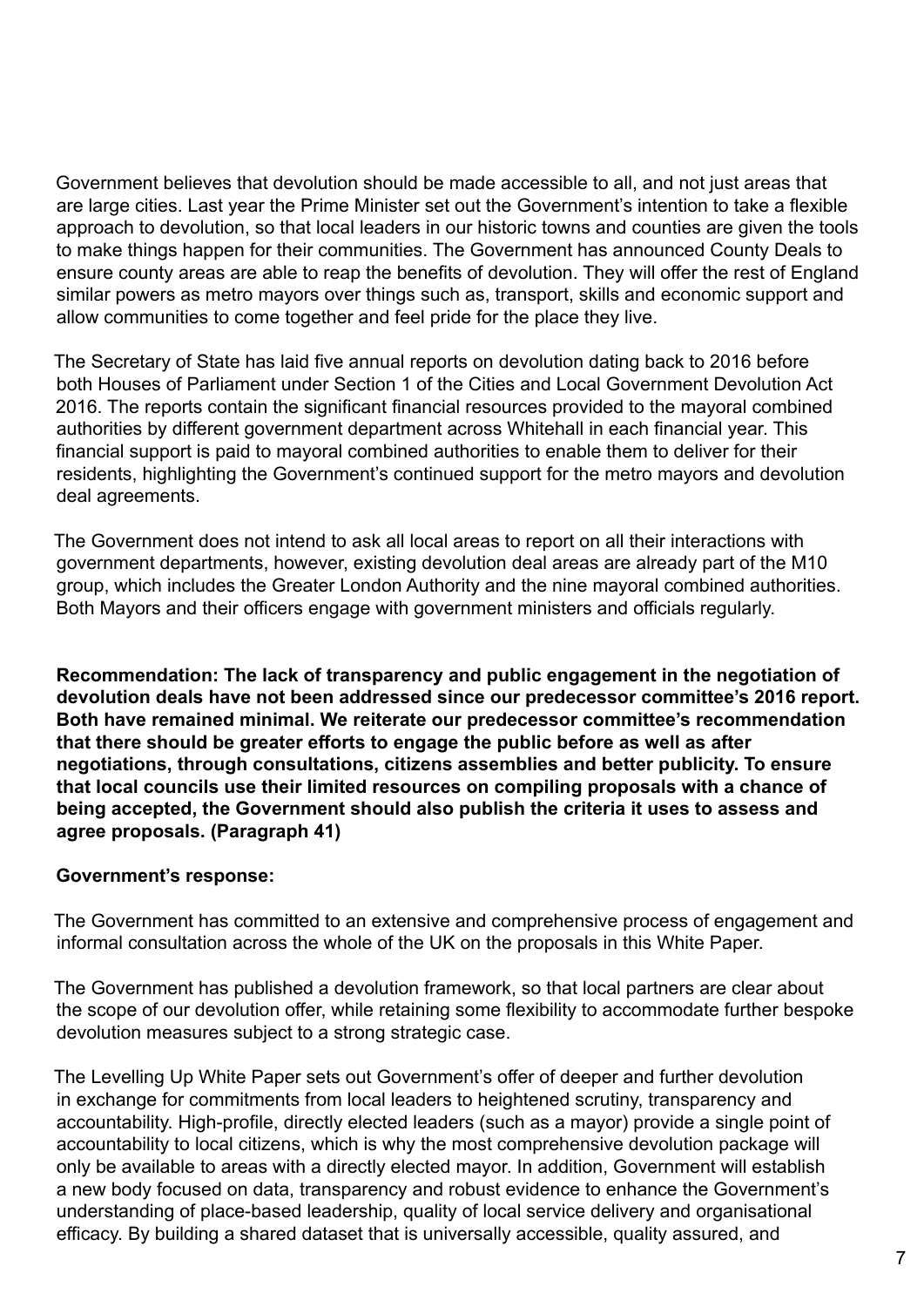impartially produced, it will empower citizens with information about their local council and area – making it easier for them to hold leaders to account, input into service design and participate in making their area a place to be proud of.

All the devolution deals establishing mayoral combined authorities or agreeing further powers for them have been negotiated between Government and democratically elected local authority leaders (and, in the case of further devolution deals, directly elected mayors) who are accountable to their communities.

As required by statute all statutory instruments conferring functions must be consulted on before they are laid before Parliament. Government expects local areas to carry out the required governance review and scheme and lead consultation of these documents with their residents. Local areas are free to also consult in advance of negotiating further devolution deals.

**Recommendation: We approve of the principle of a devolution framework. It will provide clarity as to what is available for devolution. The Government should work with local government and other stakeholders to produce a devolution framework. To succeed, the framework must provide flexibility and be grounded in a comprehensive consultation with stakeholders to avoid being a top-down imposition from central onto local government.** 

**It should include a set of principles committing the Government to devolution as an evolving process with a forward direction. Devolution is not just about increasing the powers of combined authorities, but enhancing the powers of local government as a whole. A key principle should be that devolution is the default option unless there is a good and compelling reason why a policy area should not be devolved. The Government should consider following the model used for the devolved nations, where there is a list of reserved powers not available for devolution, with all other powers available for combined and local authorities. It should not be obligatory for any area to take on all of the available powers straightaway or at all. Furthermore, councils should also devolve to their local communities - devolution does not stop at the town hall door. (Paragraph 48).**

#### **Government's response:**

The White Paper sets out, for the first time, a devolution framework for England. It provides a roadmap for places in England that wish to unlock the benefits of devolution, whether that is moving towards a London-style transport system to connect people to opportunity, improving local skills provision, or being able to act more flexibly and innovatively to respond to local need. The framework will help to drive progress towards our mission to achieve full devolution in England by 2030.

There is no one size fits all approach to English devolution and areas will want to choose the right model for them. However, while the framework is flexible, it does place a strong emphasis on the importance of high profile, directly elected local leadership, strong local governance, and joint working across sensible and coherent economic geographies. The framework indicates where places with stronger governance models will be able to access more powers. The powers described in the framework are not a guaranteed, minimum offer.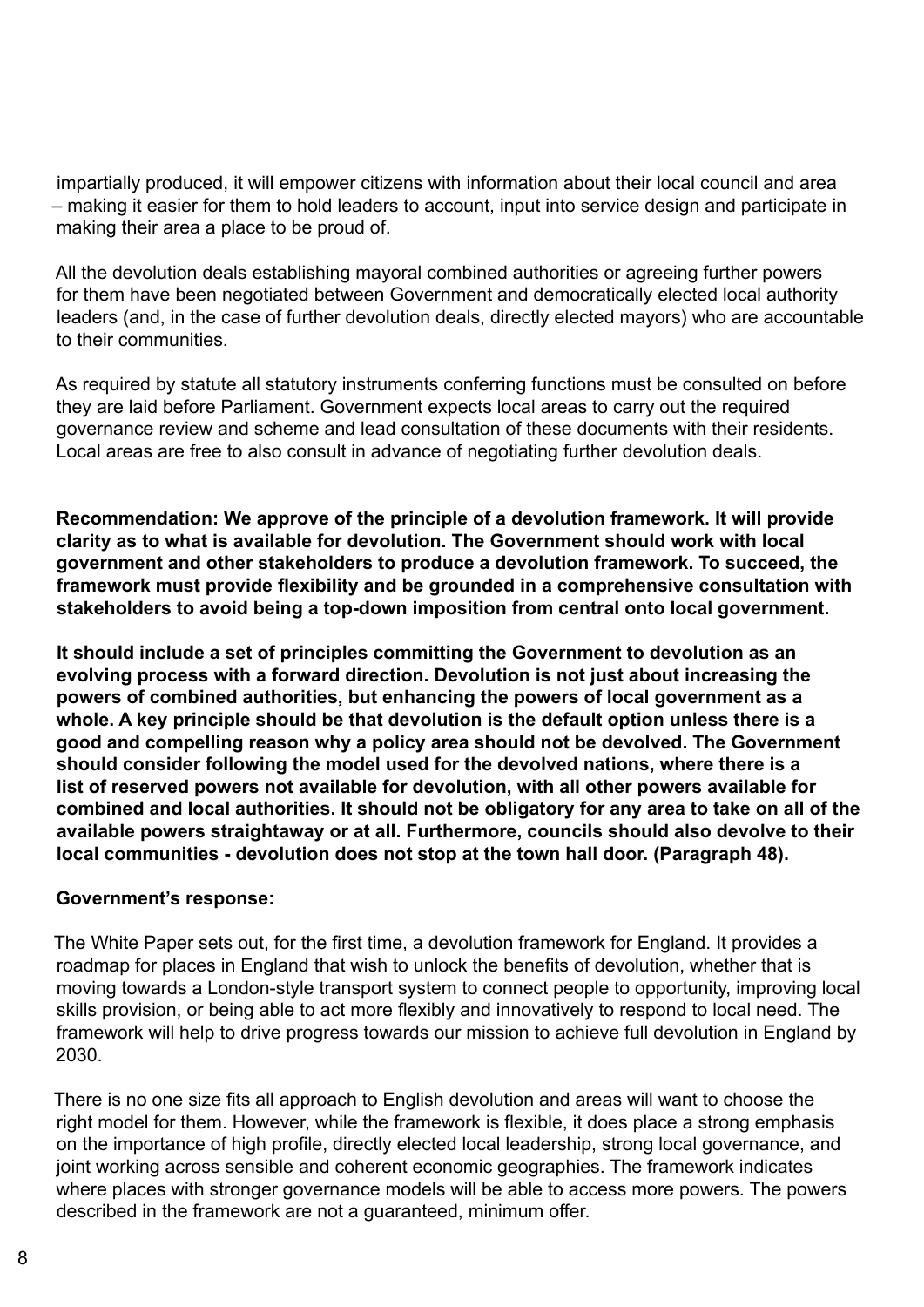<span id="page-8-0"></span>The framework is also designed to let areas deepen their devolution arrangements over time and at their own pace, recognising that, as institutions mature, they can gain greater responsibility.

The reserved powers model has been shown to work effectively for the devolved administrations who have legislative competencies, but it is not applicable to bodies, such as mayoral combined authorities, which do not have legislative power. Government does not believe there is public support for regional assemblies with legislative power and the priority of devolution is to empower local leaders at subregional level to deliver the missions of levelling up for their residents.

In order to deliver substantive and sustainable change, local places need the power to create and deliver solutions to local challenges. The Levelling Up White Paper sets out our plan to work with partners in local government and civil society on a programme to put in place a bold new approach to community empowerment.

Government will launch a review of neighbourhood governance in England. This will take evidence and ideas on the neighbourhood governance needed to help community leadership to grow and thrive. Government will look at how to make it easier for local people and community groups to come together, set local priorities and shape the future of their neighbourhoods. The review will also look at the role and functions of parish councils in England and how to make them quicker and easier to establish.

**Recommendation: Instead of using Greater Manchester as a yardstick, all existing places with devolution deals should be offered the same powers as all others currently have. They may not choose to immediately take them up, but the option should be available. (Paragraph 50)** 

#### **Government's response:**

The Levelling Up White Paper sets out the Government's mission to extend, deepen and simplify devolution across England so that by 2030, every part of England that wants a devolution deal will have one with powers at or approaching the highest level of devolution and a simplified, long-term funding settlement. We recognise there is no one size fits all model for devolution. Our flexible approach to devolution and the framework we have set out in the White Paper give areas the scope and flexibility to progress their devolution ambitions at their own pace.

The devolution framework sets out an offer to all existing and future areas that agree devolution deals. Rather than being based on the powers of Greater Manchester, or any other mayoral combined authority, it provides a substantive, wide ranging offer which goes beyond that of any current area including new partnerships with Homes England and Great British Railways and a role in designing and delivering future contracted employment programmes. For the first time, nonmayoral devolution deals may have access to crucial functions such as bus franchising and control of the adult education budget.

The functions set out in the framework cover a broad range of policy areas including linking businesses and the workforce, shaping the places in which we live, work and travel and keeping the public safe and healthy. They represent real progress in devolving decisions and funds. And the framework is designed to be dynamic so that it can evolve and be informed by devolution deal discussions over the coming years.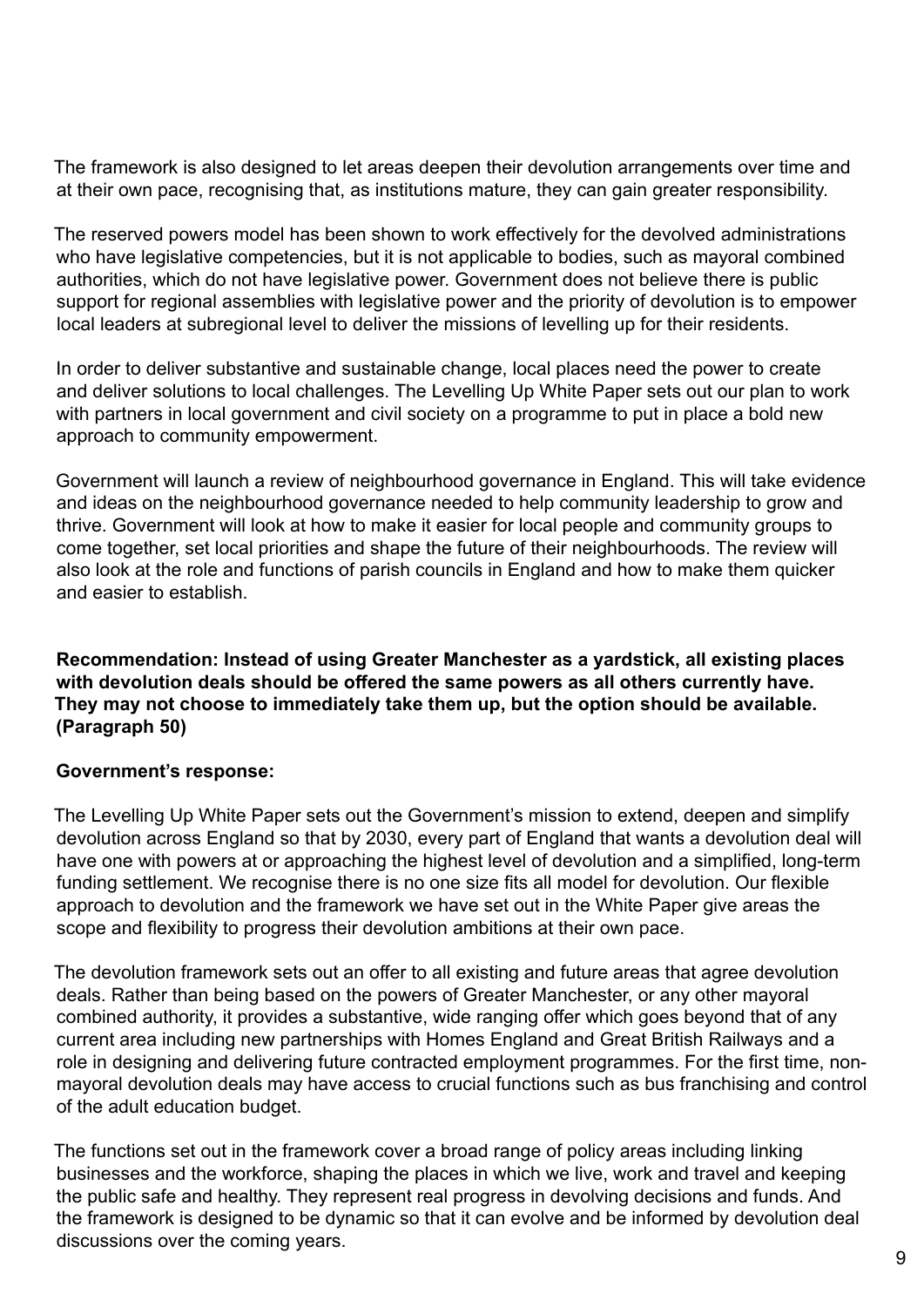The Government wants all areas to be able to access to the powers they need to drive levelling up locally. The White Paper includes plans to deepen the devolution settlements of the most mature institutions to give areas more autonomy and gaining greater competence in return for greater accountability and performance. The Government is looking forward to opening negotiations for trailblazer deals with the West Midlands and Greater Manchester Combined Authorities, which will provide a blueprint for other mayoral combined authorities to follow should they wish to do so.

## Financial Devolution

**Recommendation: We reiterate our recommendation from our recent report into local authority financial sustainability that the Government should allow councils to retain 75% of business rates from 2022, and that it should not impose commensurate cuts to grant funding. The additional funding should then be put towards equalisation in a separate grant designed for this purpose. As we also recommended in that report, in the longer term, the Government should consider options for wider reform of council tax and business rates, including possibly replacing them with a proportional property tax. (Paragraph 61)** 

#### **Government's response:**

In the interests of providing stability, the rates and system of business rates retention will remain as last year in 2022/23.

The Government is committed to ensuring that funding allocations for councils are based on an up-to-date assessment of their needs and resources. The Government will work closely with local partners and take stock of the challenges and opportunities they face, before consulting on any potential funding reform.

At Budget 2021 the Government published the conclusions of the Business Rates Review, delivering both meaningful reform and cuts worth £7 billion to business over the next five years.

This included:

- Freezing the business rates multiplier for another year (22/23), saving ratepayers £4.6bn over the next five years.
- Providing a new temporary relief worth almost £1.7bn for eligible retail, hospitality, and leisure businesses in England to support local high streets until the next revaluation, building on over £16bn of support already provided to these high street sectors during the pandemic. This means over 90% of retail, hospitality and leisure businesses will receive at least a 50% reduction in their business rates bills in 2022-23 when taken together with Small Business Rates Relief.

Spending Review 2021 provided local authorities with a 3% average annual real term increase in their core spending power over the next 3 years to 2024-25. This sustained real-term increase in core funding gives local authorities the certainty to plan over the long term with the largest sustained rise in core funding in more than a decade.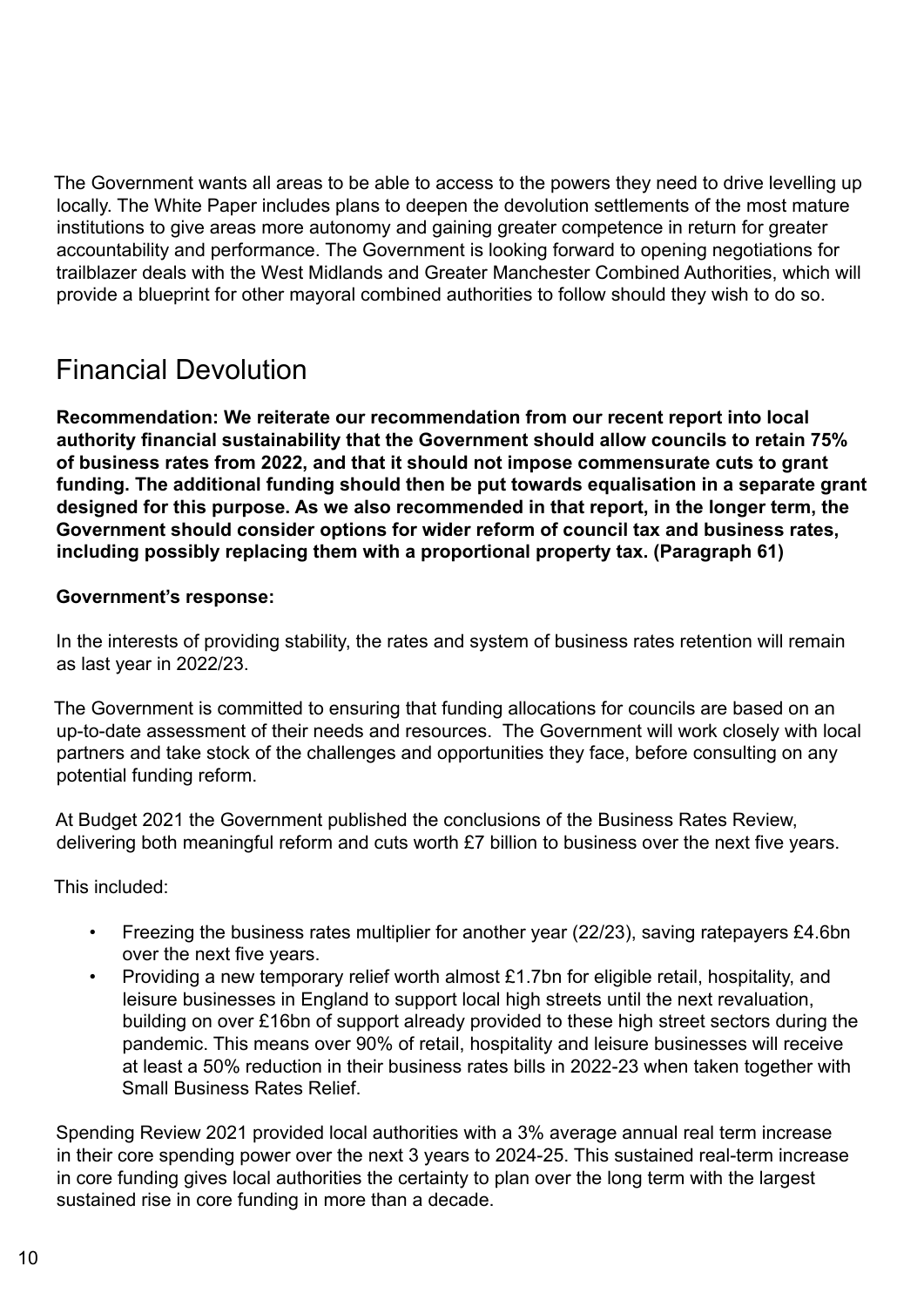The Government is giving local authorities flexibility to raise council tax to meet spending pressures across their budgets. Councils will need to judge themselves whether increases can be justified to their local electorates. The Government is consulting on the Local Government Finance Settlement which will confirm specific Council tax flexibilities.

**Recommendation: Financial devolution is necessary to ensure the success of devolution through giving devolved authorities greater freedom from central government, enabling them to take longer-term decisions reflective of their strategic purpose, and enhancing their direct accountability to their electorates. It must be accompanied by redistributive measures to ensure areas with lower revenue raising potential do not lose out. We therefore recommend that the Government should, explore alternative ways in which revenue can be raised, which could reduce reliance on council tax and business rates; consider offering devolution of a tourism tax, possibly to combined authorities where the revenue can be redistributed as well as meet the costs incurred by tourists; follow our previous recommendation to explore how to level the playing field between bricks and mortar retailers and online retailers. Further financial devolution could follow these measures if they prove to be a success. (Paragraph 71)** 

#### **Government's response:**

As the Committee is aware, local authorities are funded through a combination of central government grants and local taxes and charges.

Council Tax and Business Rates are the primary sources of tax revenue for local government.

The GLA and most existing mayoral combined authorities have fiscal powers including the power to charge a mayoral council tax supplement and they and local authorities can levy a business rates supplement. The Levelling Up White Paper commits to explore with Combined Authorities further flexibilities to enable them to raise their own funding through the business rates system to fund local economic development.

The Government will continue to explore the arguments for and against an Online Sales Tax as a way of rebalancing the tax burden between in-store and online retail. The revenue from an Online Sales Tax would be used to reduce Business Rates for retailers in England. A policy consultation on an Online Sales Tax will be published shortly.

The Government's Levelling Up White Paper outlines plans to allow councils to charge up to double the standard council tax rate on any home left empty for longer than a year, rather than two. This will empower local leaders to encourage more empty homes back into productive use, while raising additional revenue to invest back into local communities.

The Chancellor keeps the tax system, including the local tax system in England, under review and welcomes suggestions for improving it.

**Recommendation: The Government should commission research into how income tax or other national tax revenue could be allocated to local and combined authorities, or how a local income tax across a combined authority area could work, including details of tax**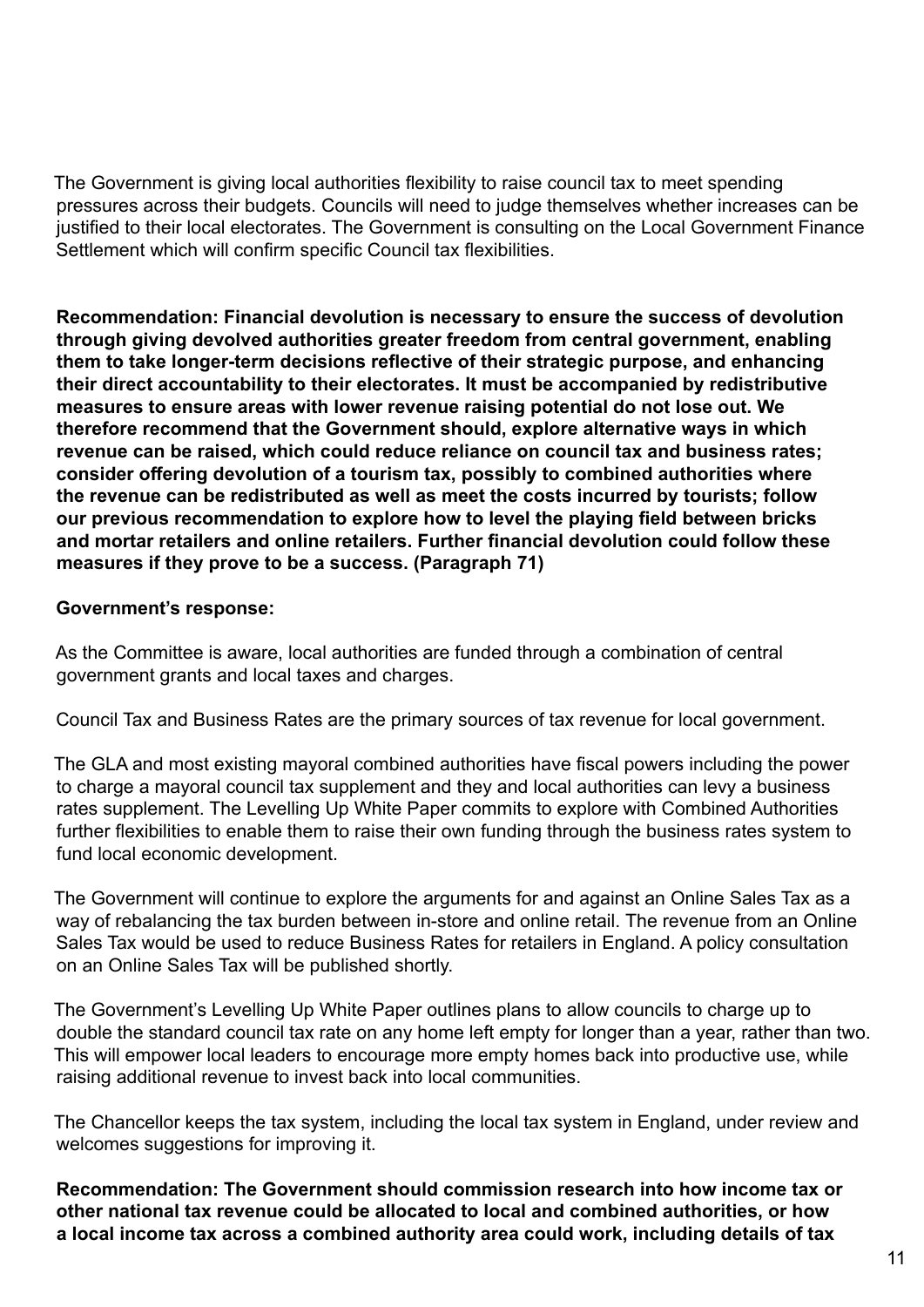**setting, funding equalisation, and how HMRC can better identify where taxpayers live. The Government should consider permitting other measures, including land value capture for local authorities, to help them raise additional money. (Paragraph 72)**

#### **Government's response:**

The Government has no plans to hypothecate revenue from national taxes to local or combined authorities. Doing so would make it harder to pool and share our resources effectively. In contrast, the existing arrangement of funding local and combined authorities through grants, council tax, and business rates allows funding priorities to be more closely aligned with need, rather than depending on where the revenue is raised. This arrangement provides for significant redistribution through the Exchequer both to less prosperous areas and through the progressivity and proportionality of most taxes and reliefs.

Capturing the uplift in land value that comes with development is an important element of the planning system and helps to make sure new development brings benefits to local communities. Local planning authorities can use the Community Infrastructure Levy and Section 106 planning obligations (together called 'developer contributions') to capture a proportion of the increases in land value that occur as a result of planning permission being granted. These contributions help deliver affordable housing and the infrastructure that new homes and local economies require. Policies relating to developer contributions are set locally and should be reflected in the price paid for land.

The government has proposed significant changes to the planning system to make it simpler, quicker and more accessible for local people to engage with, and more certain for developers. And that is why the government is exploring the introduction of a new 'Infrastructure Levy' to replace both Section 106 planning obligations and the Community Infrastructure Levy and be set in a way which captures at least as much value as the existing system.

**Recommendation: The Committee has persistently sought clarity from the Government about how the UK Shared Prosperity Fund will work. The Government has had over four years to design and bring forward a coherent alternative to the European Development Funds that will completely end in 2023. This delay has been unacceptable and requires an accelerated approach. The Government should bring forward as soon as possible its proposals for how the UK Shared Prosperity Fund will work, including the funding profile to be controlled by combined authorities or local authorities. The majority of the funding should be allocated as block grants with local and combined authorities empowered to allocate the funds within the general principles of bolstering regeneration and tackling unemployment and skill shortages already announced by the Government. The Government should confirm that the £1.5 billion, equivalent to that formerly provided by the EU, will be increased to retain its real value over time. It should also increase the total amount of funding for the UK Shared Prosperity Fund to ensure that English regions that would have been eligible for greater sums of structural funding had the UK stayed in the EU and if the Government had strictly followed the EU's former allocation of funds do not lose out by its guarantee to retain the existing amounts of funding for other parts of the UK. (Paragraph 82)**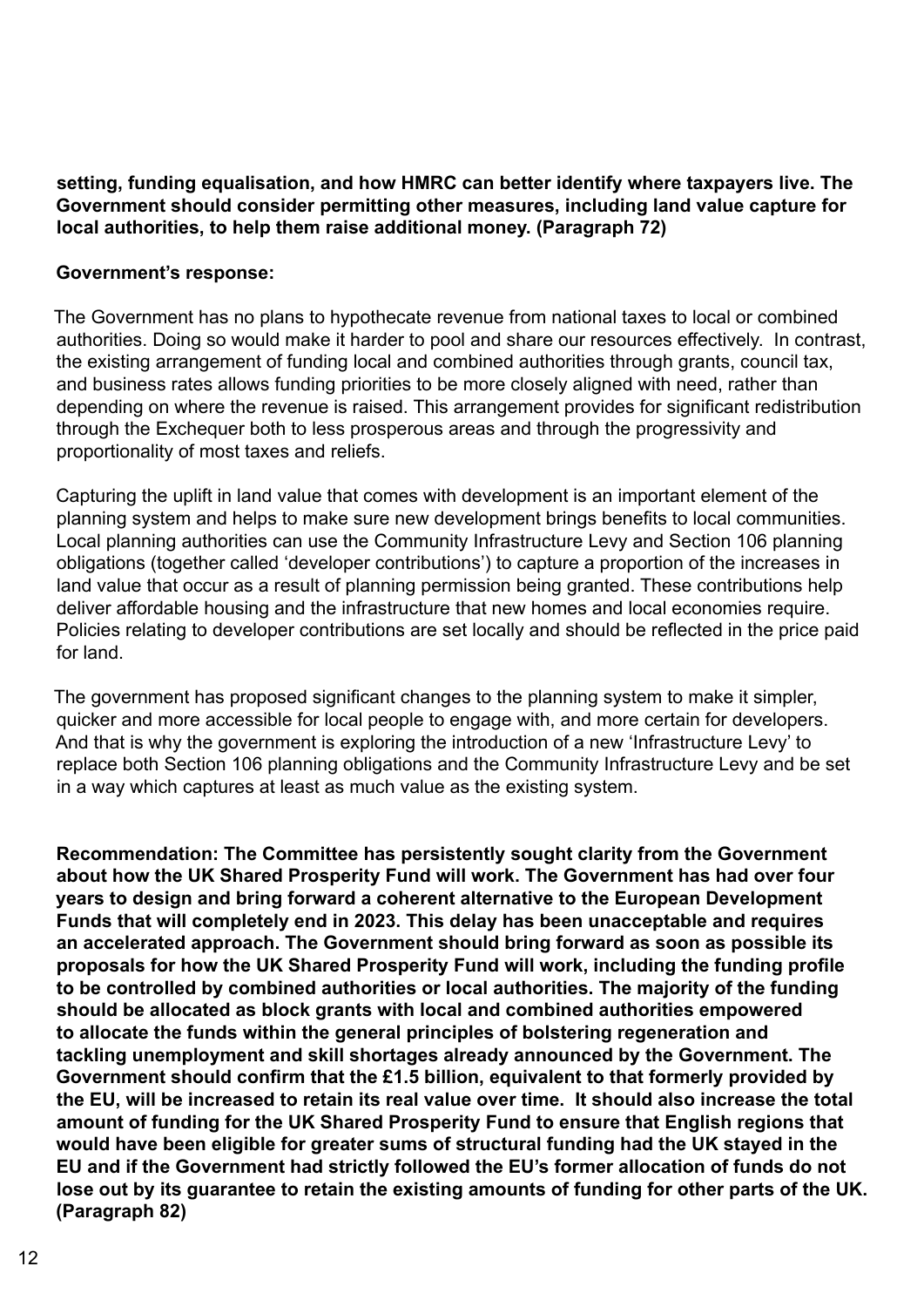#### <span id="page-12-0"></span>**Government's response:**

The UK Shared Prosperity Fund will support the UK Government's wider commitment to level up all parts of the UK by delivering on each of the four parts of Levelling Up:

- Restoring local pride
- Empowering local leaders and communities
- Growing the private sector and boosting living standards, particularly where they're lower;
- and spreading opportunity and improving public services, particularly where they are lacking

The Fund is a central pillar of the UK government's ambitious Levelling Up agenda and a significant component of its support for places across the UK. It provides £2.6 billion of new funding for local investment by March 2025, with all areas of the UK receiving an allocation from the Fund via a funding formula rather than a competition. This recognises that even the most affluent parts of the UK contain pockets of deprivation and need support.

Alongside commitments to support regional finance funds across the UK via the British Business Bank, this upholds the UK government's commitment to matching EU structural fund receipts for each nation.

The Fund's interventions will be planned and delivered by local authorities across England, Scotland and Wales, working closely with local partners. In Northern Ireland, UK Government will have oversight of the Fund; we plan to draw on the insight and expertise of local partners, including the Northern Ireland Executive, to target interventions where most appropriate.

The Government has also confirmed that UK Shared Prosperity Fund will be allocated to Local Authorities. It has allocated over £2.6bn to the UK Shared Prosperity Fund over this Spending Review period, rising to £1.5bn in 2024/25. Future funding allocations will be agreed at the next Spending Review.

Alongside the Levelling Up White Paper, the Government has published pre-launch guidance, which will be followed up by a Prospectus ahead of the launch of UK Shared Prosperity Fund in Spring 2022.

**Recommendation: A sustainable approach to local government funding requires longer term budgetary arrangements and discretion for local authorities and combined authorities over how to spend. We therefore welcome that the 2021 spending review will be multiyear. This reflects the wider need for a long-term plan to support the finances of local government.** 

**We recommend that the principle of devolution funding should be that grants are given on a block basis to cover all services of which local and combined authorities have oversight, without ringfencing or competitive bidding. (Paragraph 87)**

#### **Government's response:**

The Government recognises that, despite progress through the Levelling Up Fund and UK Shared Prosperity Fund, the overall funding landscape is complex to navigate at the local level.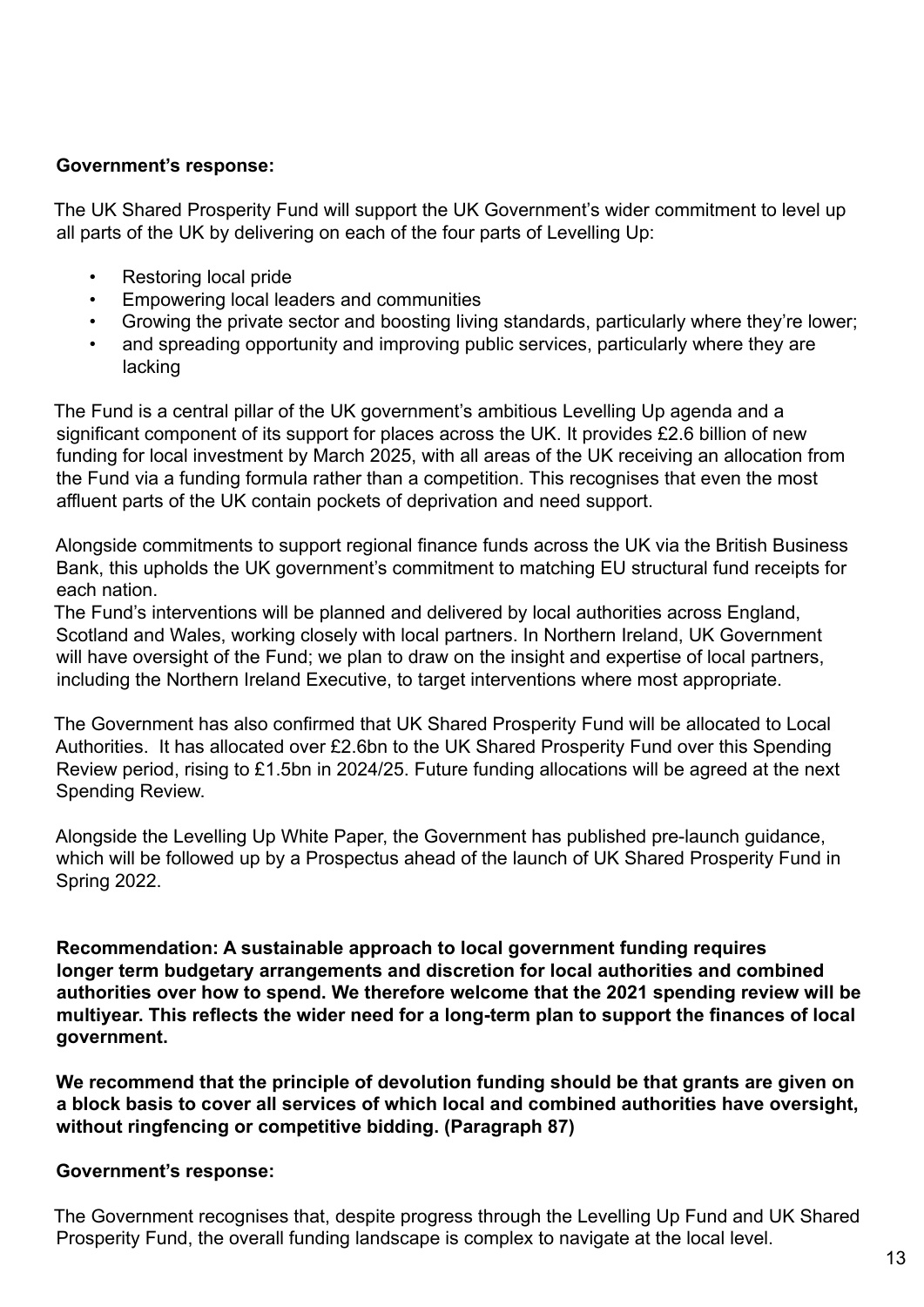Local government and communities have repeatedly asked for a simpler system that reduces the number of competitive bidding pots and removes restrictive ringfences.

To deliver a more transparent, simple and accountable approach, UK Government will set out a plan for streamlining the funding landscape this year, which will include a commitment to help stakeholders navigate funding opportunities. This will be grounded in the following principles:

- Reducing the unnecessary proliferation of individual funding pots with varied delivery approaches;
- Streamlining bidding, and supporting greater alignment between revenue and capital sources;
- Ensuring places have robust ongoing monitoring and evaluation plans for the impact and delivery of investments and spending; and
- Tailoring investment and delivery to the local institutional landscape of each nation of the UK.

# Devolution of other powers

**Recommendation: We retain our predecessor committee's scepticism about whether health devolution accurately describes the current arrangements in Greater Manchester. It clearly does not in Cornwall and the Isles of Scilly. We support the recommendations of the Health Devolution Commission on the future of health devolution and the role that should be played by local and combined authorities in the new Integrated Care System. The Government should seek to implement these proposals. It should also explore the merits of establishing a London Health Commissioner to oversee all London health matters, and of devolving the London Ambulance Service. (Paragraph 102)**

#### **Government's response:**

The Health and Care Bill will promote local collaboration, which will ensure that every part of England is covered by an Integrated Care System. This will remove the silos that exist within the NHS, while supporting the NHS, local authorities and wider system partners to join up healthcare, social care and public health services.

The Bill will create Integrated Care Boards. Each Integrated Care Board and their partner local authorities will be required to establish an Integrated Care Partnership, which will strengthen partnerships between the NHS and local authorities, and with local partners. This partnership will bring together health, social care, public health (and potentially representatives from the wider public space where appropriate and locally determined, such as social care providers or housing providers). Integrated Care Partnerships will be tasked with developing a strategy to address the health, social care and public health needs of their area, and promoting partnership arrangements.

Local authorities will be crucial to the success of local systems and will have clearly defined roles within the structures of both the Integrated Care Board and the Integrated Care Partnership. This will give local government a greater voice in NHS planning and allocation.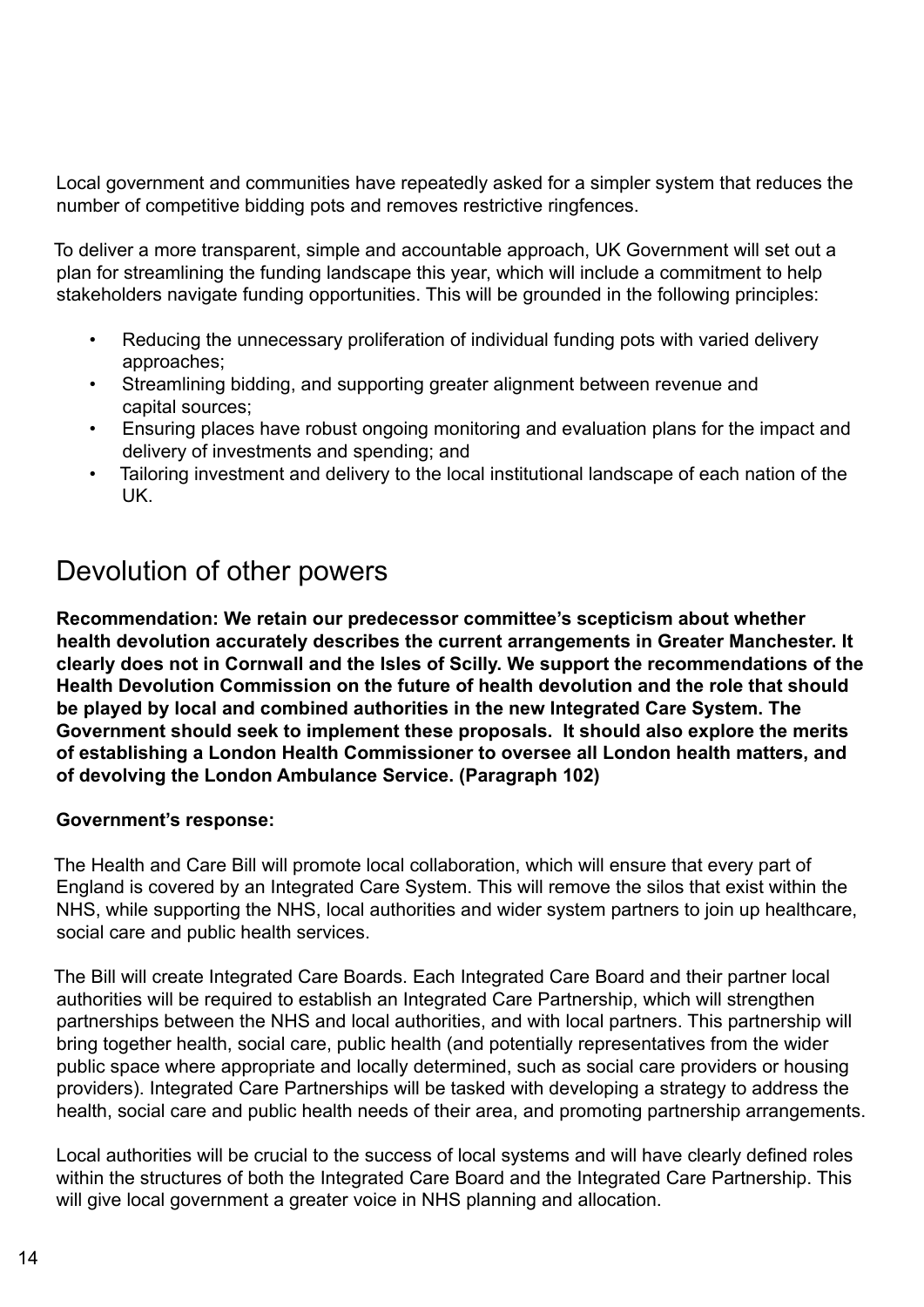Integrated Care Boards will have sufficient flexibility to design structures that work best for them. This will mean that they can align with devolution arrangements, such as in Manchester, and in response to any future devolution arrangements.

Professor Kevin Fenton fulfils the duty of Statutory Health Advisor to the Mayor of London (this is a role that is set out in the Greater London Authority Act). His role does not currently cover London Ambulance services. This proposal would need to be carefully discussed with NHS England leaders and the Greater London Authority. Separation of such a vital service from core NHS acute service provision would require extensive planning, governance and quality assurance processes to be in place.

**Recommendation: The devolution of the adult education budget should be part of the devolution framework, accompanied by transitional support and measures to mitigate differences in course options between areas. The same powers over adult education should be available to all areas with devolution deals. Further education, in particular FE colleges, should also be included in the framework. The Government should work with the Local Government Association to agree proposals as to how local authorities' oversight of schools and their funding should be strengthened. This should include devolving the functions of the Education and Skills Funding Agency to county councils and combined authorities; and the transfer of the powers held by Regional School Commissioners to local authorities. (Paragraph 108)** 

#### **Government's response:**

In 2021/22 approximately 60% of the Adult Education Budget is being devolved to 9 mayoral combined authorities and the Mayor of London, acting where appropriate through the Greater London Authority. These authorities are now responsible for ensuring adult education for their residents and the allocation of the Adult Education Budget to their providers. The Education and Skills Funding Agency is responsible for the remaining Adult Education Budget in non-devolved areas.

Government has committed to devolving adult education functions and the associated core Adult Education Budget to new areas as part of new devolution deals, providing the authorities cover functional economic areas, and have the required governance arrangements in place.

The Government will continue to work in close partnership with devolved institutions to support their undertaking of education functions and are committed to open dialogue on how best skills provision and reforms can be shaped to the needs of local areas.

The Department for Education and the Education and Skills Funding Agency play a vital role in allowing schools and academy trusts to deliver:

- Economic growth through improving the skills pipeline, levelling up productivity and supporting people to work;
- Levelling up education standards so that children and young people in every part of the country are prepared with the knowledge, skills, and qualifications they need; and
- Supporting the most disadvantaged and vulnerable children and young people through high-quality local services so that no one is left behind.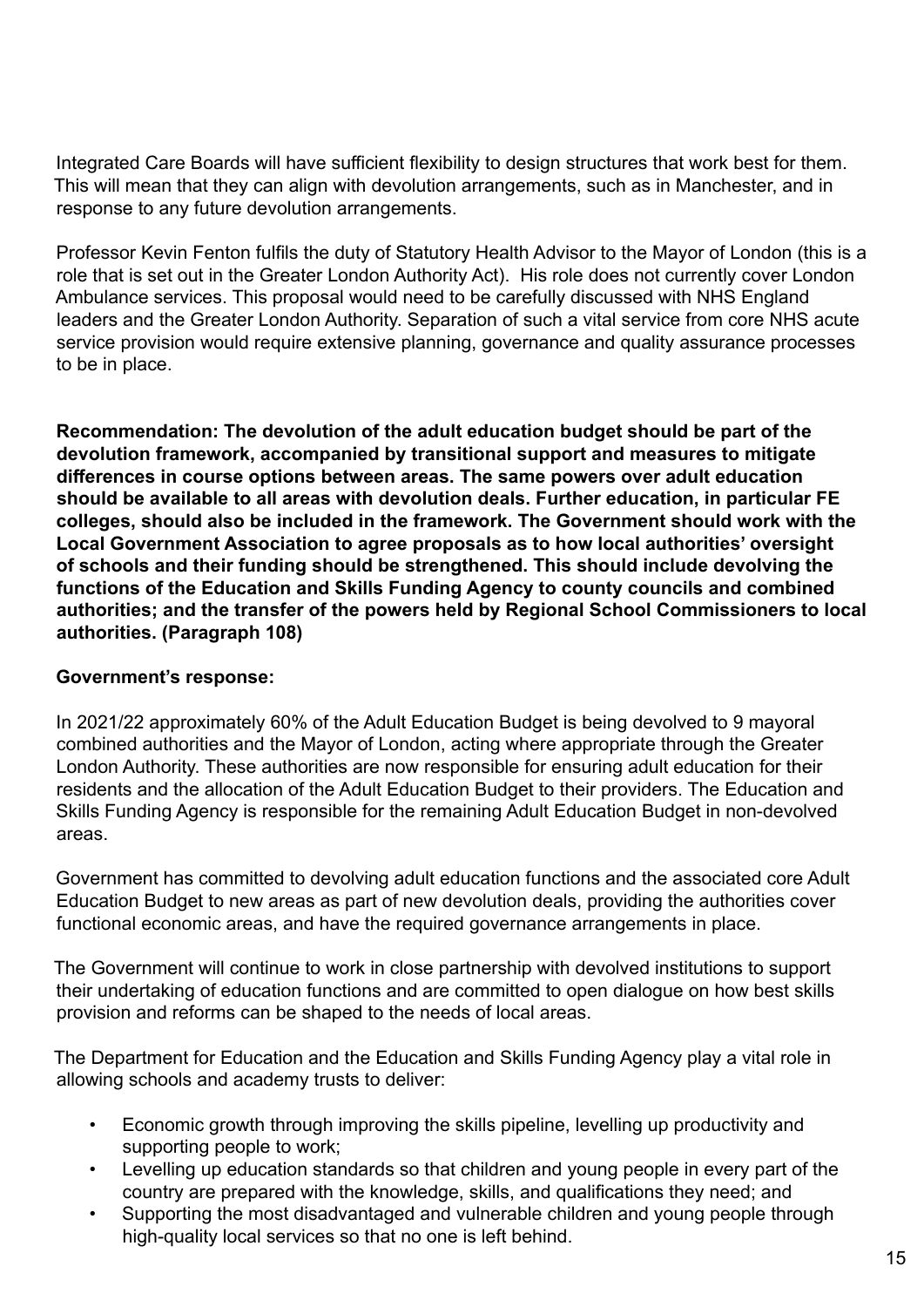The Department for Education would encourage further Local Government Association engagement to discuss future funding and oversight and how devolution can play a role alongside the Department and the Education and Skills Funding Agency in meeting key delivery aims.

The Department for Education via the Regional School Commissioners and the Education and Skills Funding Agency will continue to play a vital role through:

- National-level frameworks, including the National Funding Formula that enable consistent funding and robust oversight of schools;
- Oversight and support to Multi-Academy Trusts. As more schools join strong Multi-Academy Trusts which span across Local Authorities and county councils; and
- Providing capacity to undertake vital supportive levelling up and regulatory functions for educational, safeguarding and financial performance of schools and academy trusts.

There are therefore no plans for the Department for Education to substantially change its functions or powers in relation to the recommendation from the Levelling Up, Housing and Communities Committee report.

**Recommendation: The Devolution Framework should provide for the devolution to combined and local authorities of the spatial planning powers, call-in powers for planning applications, the powers to establish development corporations, compulsory purchase orders, consultation on strategic planning applications, and strategic infrastructure levies, currently exercised by some combined authorities. There should be greater transparency about the process. The Government should also consider further devolution of housing powers to London. There should there be a single pot for housing, with a requirement that a spatial plan be adopted beforehand. (Paragraph 113).** 

#### **Government's response:**

The Devolution Framework identifies that areas which agree to Level 2 or Level 3 devolution deals will typically get Homes England compulsory purchase powers, to be held concurrently with Homes England. Level 3 (mayoral) devolution deal will also typically be able to establish Mayoral Development Corporations. Decisions on what planning powers devolved areas could receive including strategic infrastructure levies will be addressed through forthcoming changes to the planning system'.

The Government recognises that devolution is a process, not a one-off event. While the initial trailblazers for deeper devolution are with West Midlands and Greater Manchester, Government plans to deepen the devolution settlements of all the most mature institutions, to support them in delivering further benefits for local residents. The Government notes that London already has substantially more housing and planning powers than other parts of the country.

As referenced in our response to recommendation 11, Government will set out a plan for streamlining the funding landscape which will include a commitment to help stakeholders navigate funding opportunities.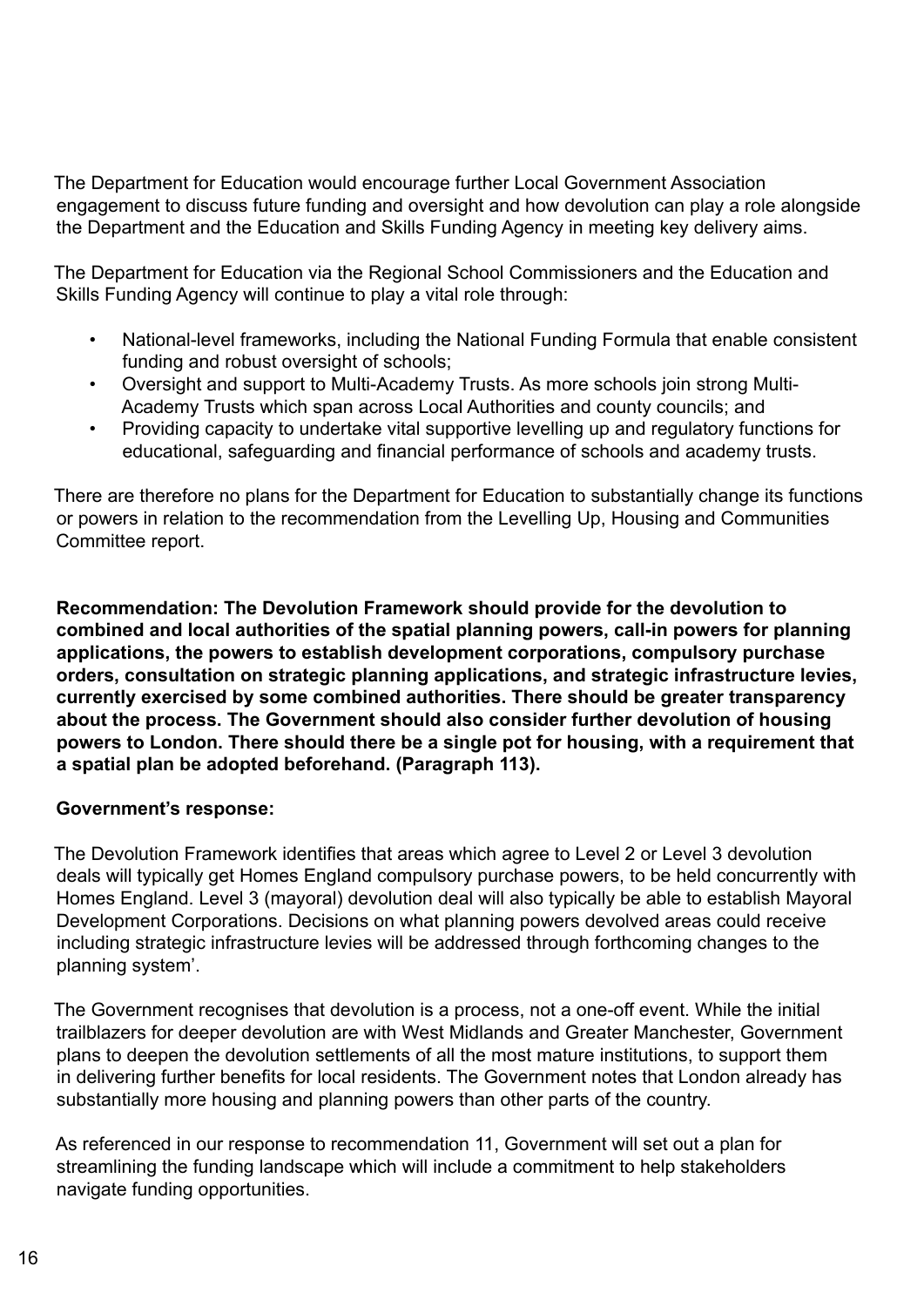**Recommendation: The Government should consider the case for extending powers for Transport for London-style oversight of local buses to all transport authorities, whether combined or local authorities. Where transport services cross local authority boundaries, joint working relationships should be encouraged between the local authorities affected. Similarly, Network Rail, Highways England and other comparable bodies should be required to organise joint working arrangements with transport authorities. Local government should ensure there is proper and transparent scrutiny of transport arrangements in their areas. (Paragraph 118)** 

#### **Government's response:**

Government has committed to introducing more mayoral and non-mayoral combined authorities which will allow more local authorities to develop strategic transport systems across local authority boundaries.

The 2017 Bus Services Act gave Local Transport Authorities the potential for much greater influence over bus services in their area –underpinned by new types of statutory partnerships with operators and the ability to franchise services. All Local Transport Authorities in England outside London have confirmed, as the National Bus Strategy asked, that they are developing either, or both, of these approaches.

Where appropriate, local authorities are already advised to collaborate across borders, including when developing Bus Service Improvement Plans and Local Cycling and Walking Investment Plans.

In 2019, Network Rail undertook a major reorganisation. It was designed to put passengers first and to make decisions as close as possible to the passengers, working with stakeholders and communities. As part of the shift to empowered regional businesses that work directly with their stakeholders, Network Rail is committed to working with local transport authorities to consider the impact of its decisions on local transport, including connectivity and connections with other transport modes, and to help deliver results collaboratively.

A new rail body, named 'Great British Railways' will provide strong unified leadership across the rail network. Bringing ownership of the infrastructure, fares, timetables and planning the network under one roof, it will consolidate the fragmented railways under a single point of operational accountability – ensuring the focus is delivering for passengers.

Great British Railways will be organised around regional divisions so that decisions are made closer to the places the railways serve. Cities and regions in England will be given greater influence over local ticketing, services and stations through new partnerships between regional divisions and local and regional government.

However, it is also up to Local Transport Authorities to ensure that the transport needs of the public are being met, and appropriate scrutiny arrangements should be reflected in their Local Transport Plans.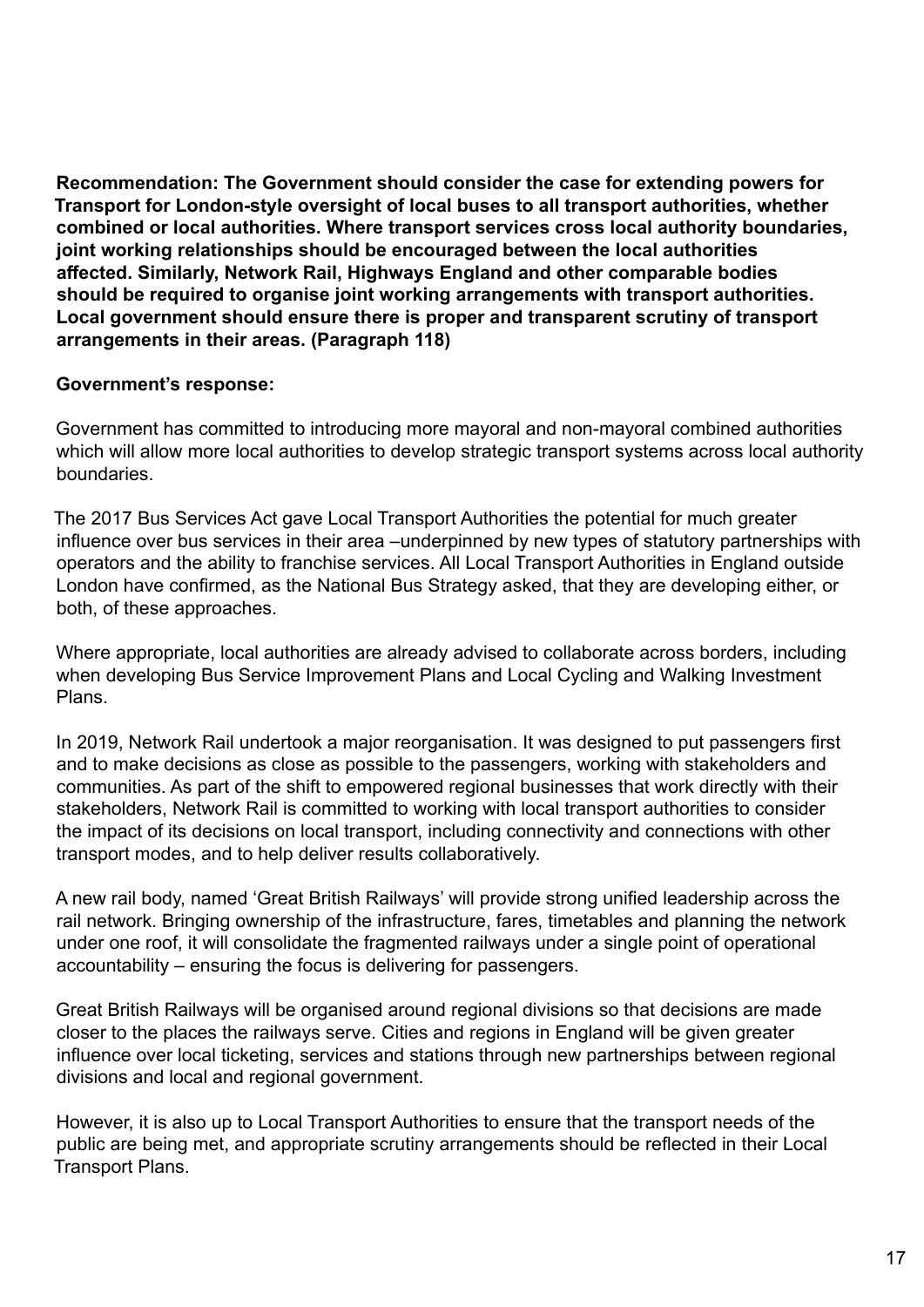<span id="page-17-0"></span>**Recommendation: We have heard, both in this inquiry and our inquiry into local government and the path to net-zero, that local government can play an important role in policies relating to energy efficiency. The Government should strongly consider the case for devolution of further powers in this area. It should also examine how additional oversight can be given to local government of the environment, aspects of farming and forestry policies, and the takeover of public assets. (Paragraph 121)** 

#### **Government's response:**

Local authorities already have a combination of powers and responsibilities across housing, planning, transport, and procurement which gives them autonomy to deliver net zero. Most have passed local Climate Emergency motions, and many have set target dates for net zero and developed climate action plans.

The recent Levelling Up White Paper outlines that as part of the devolution framework there should be the opportunity to adopt innovative local proposals to deliver action on climate change and the UK's Net Zero targets

This government is developing a programme of Local Nature Recovery Strategies, working with partners to cover the whole of England with around 50 locally led environmental strategies. An appropriate local authority will be appointed by the Environment Secretary to lead its production, coalescing local partners to create a long-term practical strategy for their local environment. Each strategy will agree priorities for nature's recovery, map the most valuable existing areas for nature, and map specific proposals for creating or improving habitat for nature and wider environmental goals. This will create a significant new environmental leadership role for local authorities.

This government has also committed in the England Trees Action Plan to produce guidance for Local Authorities to develop their local tree and woodland strategies and supports their planting activity through several Nature for Climate Fund grant schemes. Alongside the Local Nature Recovery Strategies, these efforts will enable local authorities to take additional oversight and responsibility over local forestry policies.

NHS Trusts should have an estate strategy which identifies potentially surplus assets. Provided these assets are not required for optimisation of the estate value or reconfiguration of the estate. Local authorities can engage with the NHS Trust and seek to secure said surplus NHS property in the 40 working day period after the asset has been declared surplus.

## Widening the geography of devolution

**Recommendation: Devolution should not be restricted solely to urban areas. The Government must strive to ensure devolution deals are reached with rural areas. The Government must make pursuing devolution deals with non-metropolitan areas a priority. It should write to us with an update on its progress in this area no later than June 2022. The expansion of devolution should include sensitivity to local concerns about the requirement to have a directly elected mayor. The enhanced public consultation we have recommended should take place before and during the negotiations should including examining whether**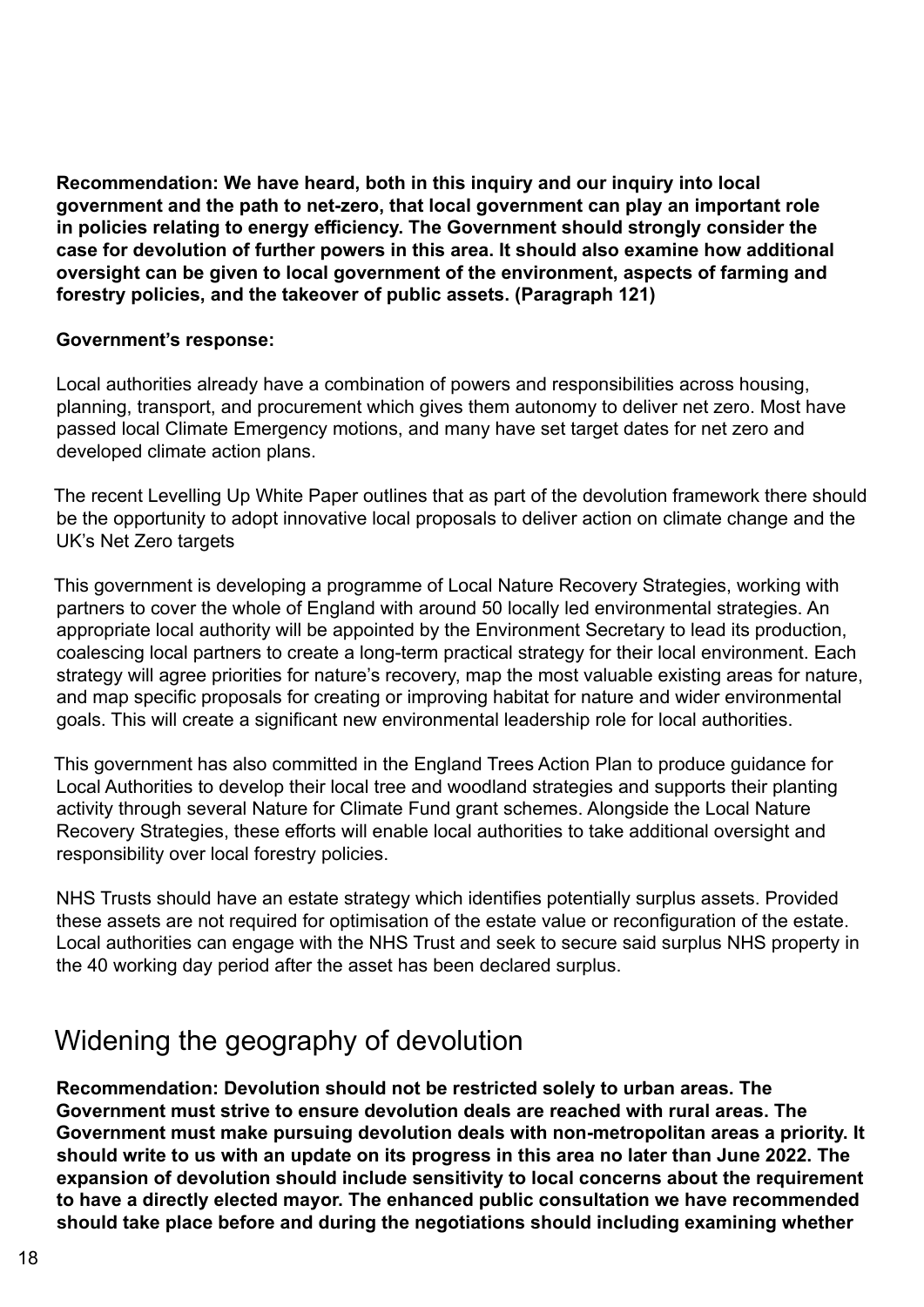#### **there is support in an area for a directly elected mayor. If such support is lacking this should not prevent devolution from taking place. (Paragraph 129)**

#### **Government's response:**

Last year the Prime Minister set out the Government's intention to take a flexible approach to devolution, so that local leaders in our historic towns and counties, including in rural areas, are given the tools to make things happen for their communities. County Deals will offer the rest of England similar powers as metro mayors over functions such as transport, skills and economic support and allow communities to come together and feel pride for the place they live.

A mayor will not be a pre-requisite for a new devolution deal although the Government does believe that high-profile, directly elected leaders (such as a mayor) will be most effective for levelling up: providing a single point of accountability to local citizens, acting as a champion for their areas and attracting investment and opportunity to their places. As such, the most comprehensive devolution package will only be available to areas with a directly elected mayor.

The Government will consider other governance proposals that increase stability and strengthen local leadership over a sensible geography. It will also look to allow mayors to use different titles, appreciating that alternative terms may feel more fitting particularly in more rural areas.   

The devolution framework sets out different levels of devolution dependent on governance, in which devolution deals can be negotiated with areas who are not choosing a directly elected mayor.

**Recommendation: There was a lack of consensus on the merits of moving to unitary authorities and resistance to making structural changes a condition of devolution. The combined authority model may not be appropriate in all places and should not be a condition of a deal. The Government should commission a review of the benefits and costs, in economic, democratic, local connection, and service delivery terms, that have resulted from previous moves to unitary authority structures. This review would help inform the ongoing debate over the structures of local authorities. (Paragraph 139)** 

#### **Government's response:**

Local government reorganisation can help to simplify the patchwork of local government structures, creating institutions with both strong and accountable strategic leadership over an optimal geography for delivering high quality public services, and effective community engagement and leadership at the most local levels which places need. These reforms can increase the sustainability and resilience of local government and local public services, which make an essential contribution to the achievement of levelling up outcomes in places.

The Government's future approach is set out in the Levelling Up White Paper. It recognises that whilst there is a case for wholesale spatial and institutional reform, this could distract from the implementation of improved local government services and outcomes and delay the agreement and implementation of devolution deals. Hence, reorganisation remains a locally-led avenue available where there is broad local support, but will not be a requirement for a devolution deal.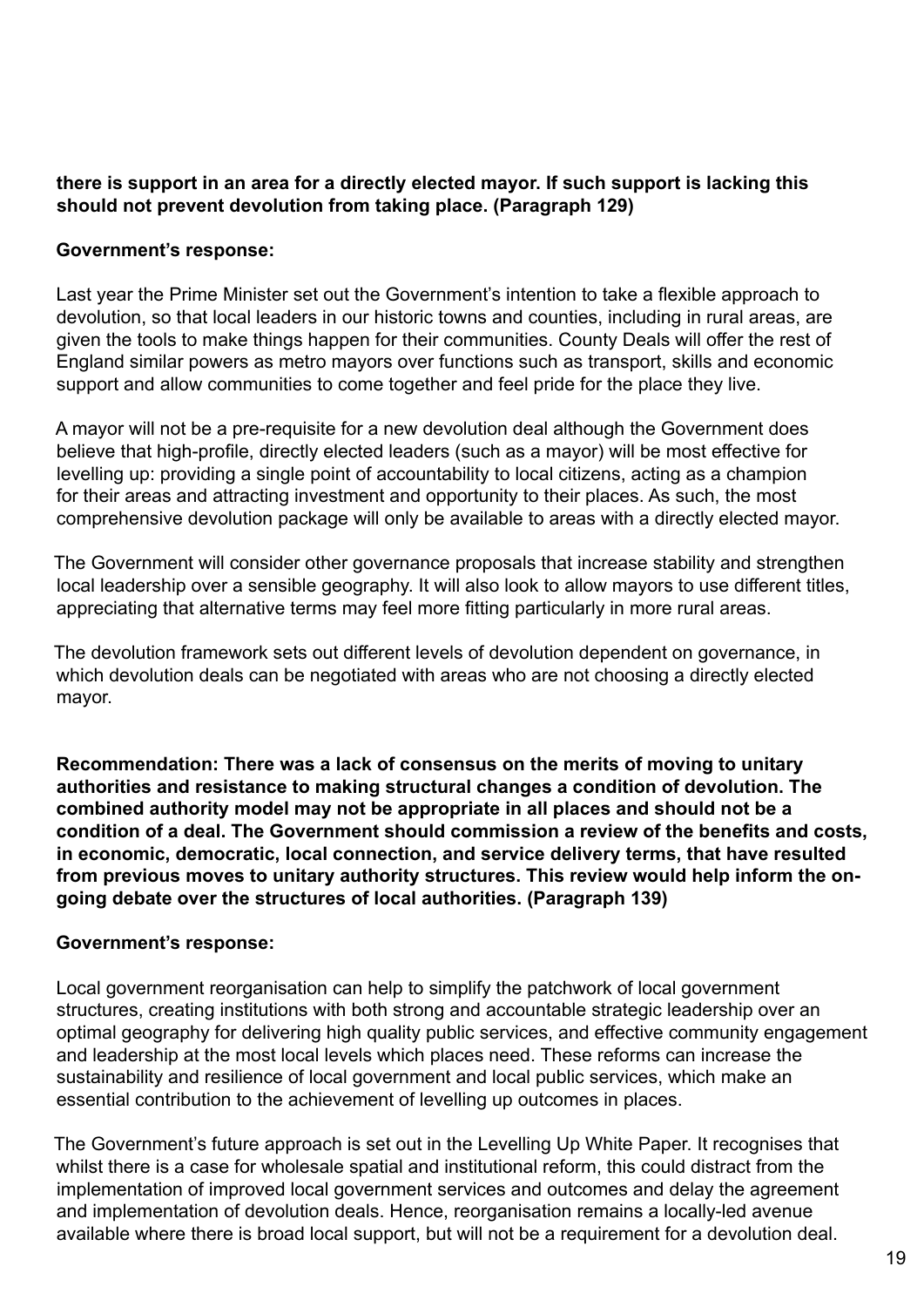<span id="page-19-0"></span>The Government intends to follow an incremental approach, using existing legislation to work with areas which are seeking to establish reformed local governance structures.

There is not a one size fits all approach to English devolution and areas will want to choose the right governance model for them. However, whilst the devolution framework is flexible, it does place a strong emphasis on the importance of strong and accountable local governance, particularly high profile, directly elected local leadership, and joint working across sensible and coherent economic geographies. It also recognises that a Mayoral Combined Authority may not be appropriate for every area in England by providing for County Deals to support levelling up over a county geography.

**Recommendation: The devolution framework should clarify the relationship of local authorities with combined authorities. As we have noted devolution is not just about increasing the powers of combined authorities, but enhancing the powers of local government as a whole. The Government should continue to ensure Local Enterprise Partnerships and combined authorities have the same boundaries and are effectively integrated. We reiterate our predecessor committee's calling in 2017 for scrutiny committees from local and combined authorities to monitor the effectiveness of Local Enterprise Partnerships. The Government should support organisations such as the Northern Powerhouse to foster cooperation, without imposing any further formal layers of government. (Paragraph 140)** 

#### **Government's response:**

The devolution framework places a strong emphasis on joint working between local authorities across sensible and coherent economic geographies. Level 2 of the devolution framework is available to single local government institutions without a directly elected leader, such as Combined Authorities or a single upper tier local authority covering the whole county area with the strong leader and cabinet model. The Level 1 offer is for devolution to authorities with looser joint working arrangements, such as the joint committee model. Government both encourages and would like to see cooperative working between all local authorities in an area where possible.

This Government would like to retain the key strengths of Local Enterprise Partnerships and better integrate their services and business voice with our plans for devolution. Government will therefore be including Local Enterprise Partnerships and their business boards as part of Level 2 of our devolution framework, so that they can integrate into mayoral combined authorities and county deals.

Government's ambition is to achieve devolution everywhere, fully integrating the business voice of Local Enterprise Partnerships and their services into devolved structures. Where a devolution deal already exists, Government will engage with them on the Local Enterprise Partnerships transition. Where a devolution deal does not yet exist, Government will continue to support Local Enterprise Partnerships to play their role in supporting the local economy. Where devolution deals cover part of a Local Enterprise Partnership, Government will look at it on a case-by-case basis.

The Levelling Up White Paper reiterated Government's support for pan-regional partnerships like the Northern Powerhouse and Midlands Engine, local private sector initiatives, and existing City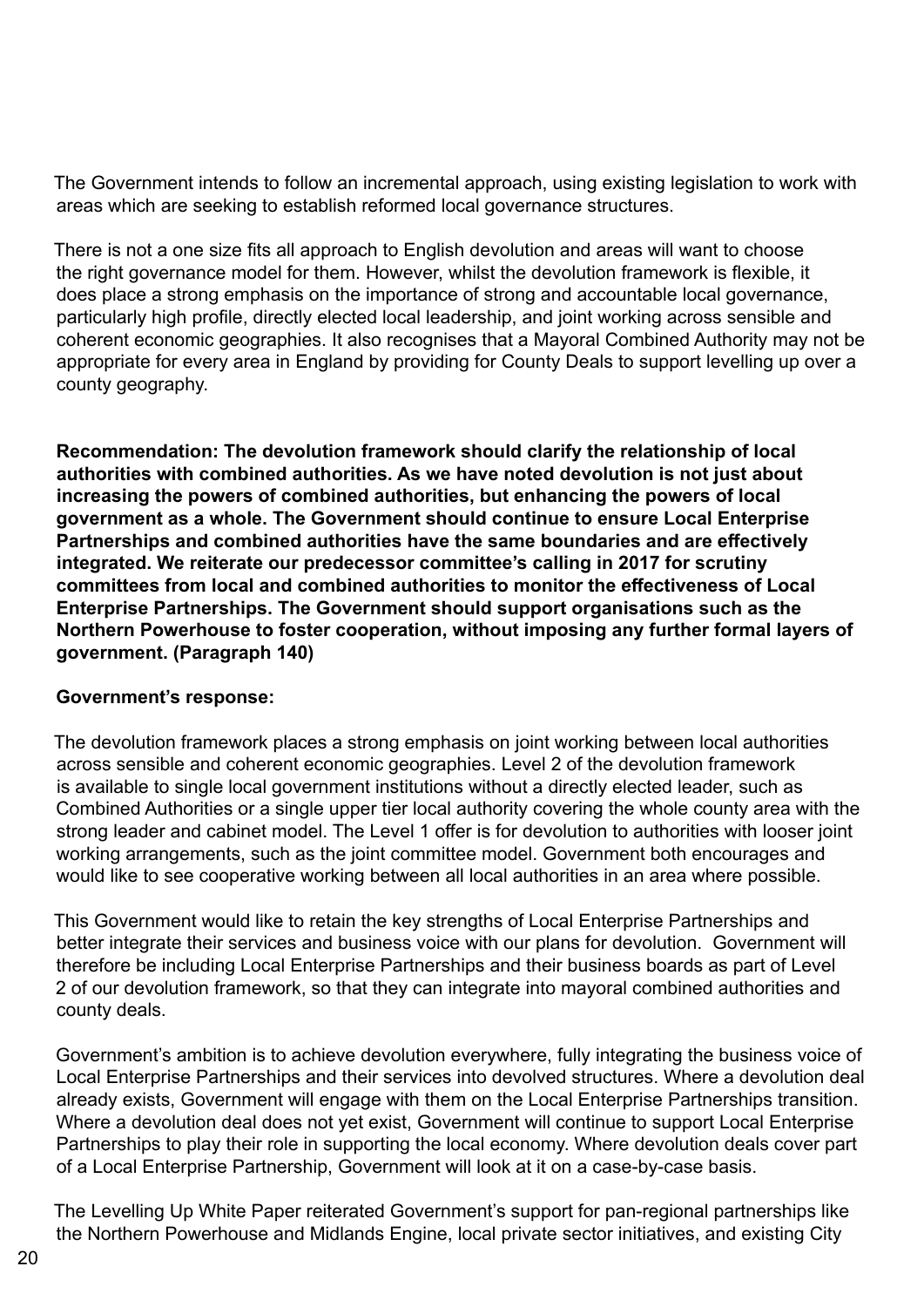and Growth deal areas in Scotland, Wales and Northern Ireland. A key element of this support is empowering local decision-makers by providing leaders and businesses with the tools they need. For example, the new framework to extend, deepen and simplify local devolution in England will give existing bodies greater power and responsibility for local economic growth and provide a simplified route for collaboration between bodies.

The Northern Powerhouse and the Midlands Engine have provided an opportunity for partners to collaborate at scale and prioritise areas of common interest. Because these partnerships cover large populous regions, with distinct histories, strengths and challenges, they are an important partnership model for levelling up. That is why they have been supported, and will continue to be supported, by the UK Government.

# Scrutiny in combined authorities

**Recommendation: There is no consensus on the optimum structure for scrutiny in a devolved authority, including as to whether the London Assembly is superior to the existing combined authority structures. The new audit arrangements being introduced by the Government should consider the best way to conduct scrutiny and ensure greater transparency of the budgets of combined authorities. Scrutiny must be on a cross-party basis and scrutiny bodies should reflect this. We reiterate our predecessor committee's recommendation in 2017 that the Government ensure there is adequate funding of the scrutiny of the metro mayors. We reiterate our predecessor committees' recommendations in 2013 and 2016 that the London Assembly should receive a forward plan from the Mayor of London, receive call-in powers, and be able to reject the Mayor's Police and Crime Plan and appointments for deputy mayors. The Government should also examine the case for permitting the London Assembly to scrutinise other aspects of London governance beyond those areas overseen by the mayoral administration. (Paragraph 155)**

#### **Government's response:**

The Government recognises that there are significant complex challenges facing the existing local audit framework. It is committed to strengthening the local audit system so that it works more effectively for both taxpayers and local authorities, including combined authorities. The response to the public consultation on the system leadership proposals is currently being developed. The government is also working closely with the Financial Reporting Council to establish shadow system leader arrangements for local audit from April 2022. This will enable a swifter and smoother transition towards the new local audit framework.

The Government acknowledges the Select Committee's recommendations and how they build on those made by predecessors in 2013 and 2016 but has no current plans to change policy in these areas.

Whilst requiring the mayor to publish a forward plan and providing the Assembly with further call-in powers these powers could strengthen the scrutiny of the Assembly, they also introduce additional bureaucracy and have to be balanced against the benefits of the strong mayoral model in London.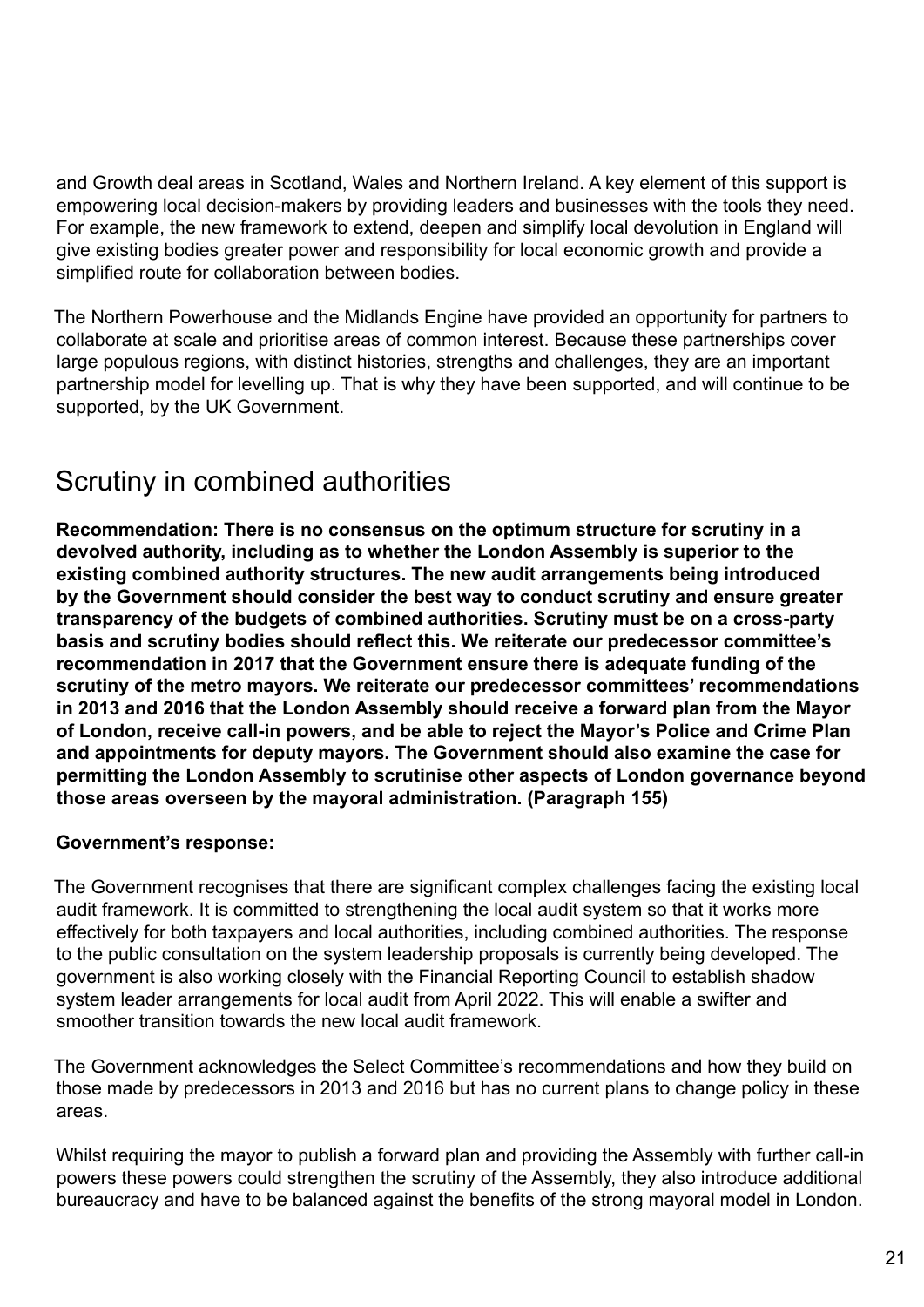The Police Reform and Social Responsibility Act 2011 established a Police and Crime Commissioner for each police force area across England and Wales outside of London. The Mayor of London – as occupant of the Mayor's Office for Policing and Crime (MOPAC) – is required by law to produce a Police and Crime Plan setting out their strategic police and crime objectives. In 2011 it was decided that arrangements in London would be aligned with the arrangements for Police and Crime Commissioners. The London Assembly Police & Crime Committee has an important role in reviewing the Mayor's Police & Crime Plan, with the mayor being required to have regard to any report or recommendation from the Panel in relation to the issuing or variation of the Police & Crime Plan. This is consistent with the role and powers of Police & Crime Panels across England and Wales.

Government is not currently looking at changing the existing veto arrangements of the London Assembly in relation to deputy mayors.

At present the London Assembly is employed to scrutinise the London Mayor and this includes the scrutiny of police and transport through the Mayoral role. Other aspects of London governance are managed through London council governance arrangements.

**Recommendation: Scrutiny committees for combined authorities has been hindered by strict quorum rules. The Government should consider whether the quorum for combined authorities could be made one-half of the membership rather than the present two-thirds. (Paragraph 157)** 

#### **Government's response:**

In the Levelling Up White Paper, the Government has committed to a new accountability framework that will apply to all devolved institutions in England. One of the focuses of this framework will be ensuring there are appropriate forums for local media, local councillors and local residents to review the performance of authorities and mayors with devolved functions - for example regular appearances of mayors and others responsible for decisions before local scrutiny and audit committees.

Government is aware that some Mayoral Combined Authorities have struggled to maintain quoracy for their committees and that there were examples of this pre-pandemic. We are keen to ensure that combined authorities' overview and scrutiny arrangements operate effectively and support transparent decision making by the authorities and mayors. As the Levelling Up White Paper sets out, deepening devolution will give areas more autonomy, with greater powers and flexibility being devolved in return for greater accountability and performance. We will consider how the new accountability framework can best address any issues about quorum rules.

**Recommendation: The Local Government and Social Care Ombudsman expressed concerns about its oversight of combined authorities, pointing to uncertainties over its jurisdiction and a loss of oversight when unitarisation occurred. We agree that proper complaints procedures should be in place in all combined authorities. The Local Government and Social Care Ombudsman's jurisdiction should also apply to services such as passenger transport authorities which are integrated into combined authorities unless there are equivalent complaint procedures already in place. The Local Government and**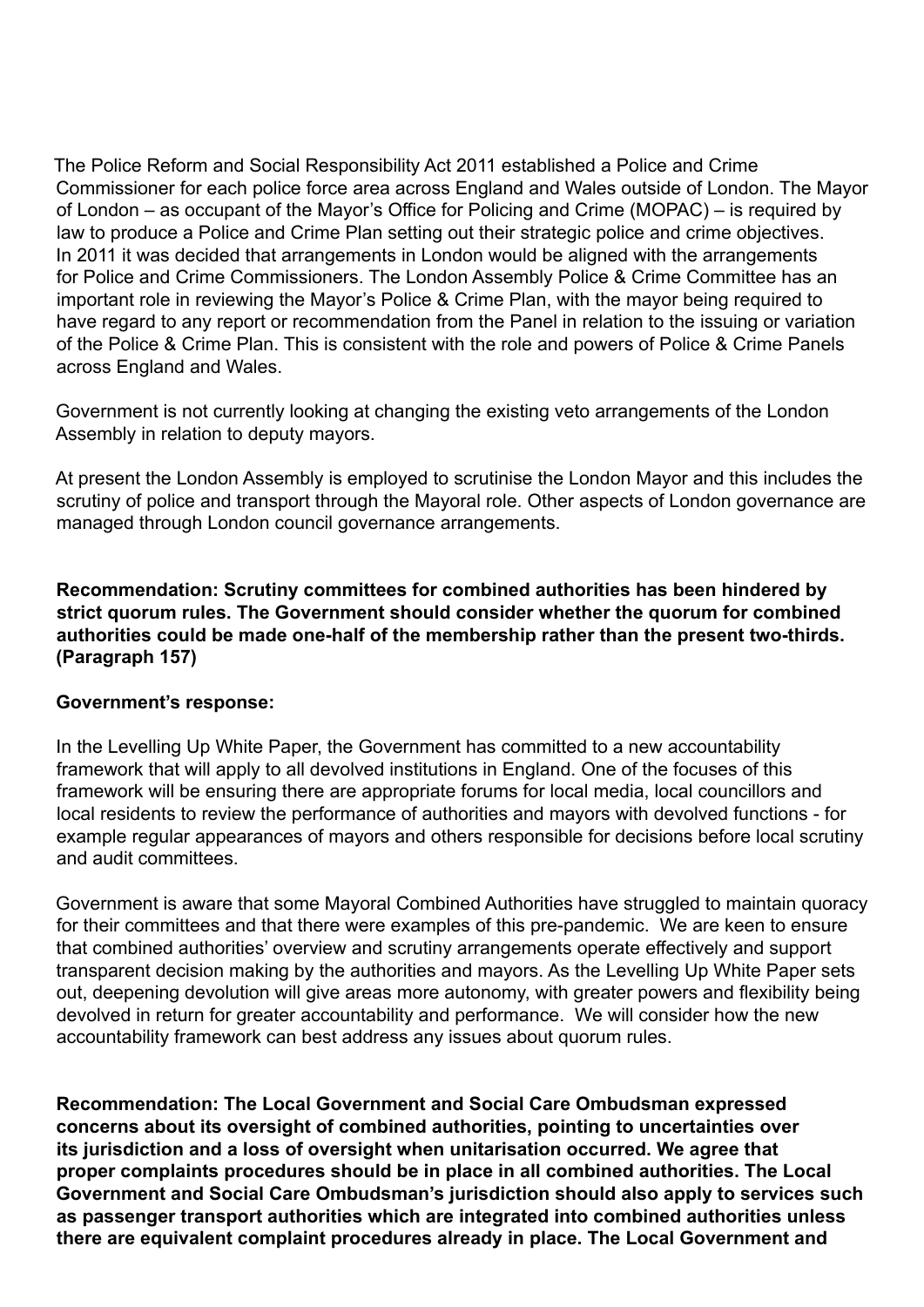#### **Social Care Ombudsman should also be given jurisdiction over those powers which were formerly exercised by district councils which have been passed by unitary authorities to parish, town and community councils. (Paragraph 159) Government's response:**

The Local Government and Social Care Ombudsman have raised their concerns with the Department regarding their oversight of combined authorities and some town and parish councils. The Local Government and Social Care Ombudsman's Triennial Review contained proposals intended to address these concerns. The Department is working in partnership with the Department for Education and the Department for Health and Social Care to consider the Triennial Review's recommendations and will respond in due course.

**Recommendation: There is a need for more data about combined authority and other sub-national areas. The Government, the Office for National Statistics, and the Chartered Institute of Public Finance and Accountancy should develop datasets to enable effective evaluation of combined authorities and other sub-national areas. The Government should also ensure there are resources to enable areas with devolution deals to undertake more thorough evaluation of their own work. (Paragraph 161)**

#### **Government's response:**

The UK Government is establishing a new body focused on local government data and transparency to enhance the Government's understanding of place-based leadership, quality of local service delivery and organisational efficiency. Strengthening data will be the cornerstone of this body, demonstrating that robust data is required to achieve greater accountability and devolution. It will support councils to learn from one-another, be user-focused and self-identify areas for improvement.

The key objectives of the body will be to:

- Empower citizens with information about their local area, enabling them to hold leaders to account, input into service design and participate in building pride in their local place;
- Strengthen local leaders' knowledge of their services, share best practice, innovate and drive self-improvement; and
- Increase central government's understanding of the local government sector, measure efficiency and area variation and enable sector support to be better tailored.

Bringing together this data provides an opportunity for central and local government to work in partnership, with a shared lens on reporting to support local and national decision making. This will enable the identification and sharing of best practice.  

This body will develop and publish data sets and other data tools that will assist local leaders in better understanding and evaluating their work. The new body will be iterative and will continually explore opportunities to incorporate additional data and analysis in response to the needs of its stakeholders.

Further accountability measures for areas with devolution deals will be explored to ensure